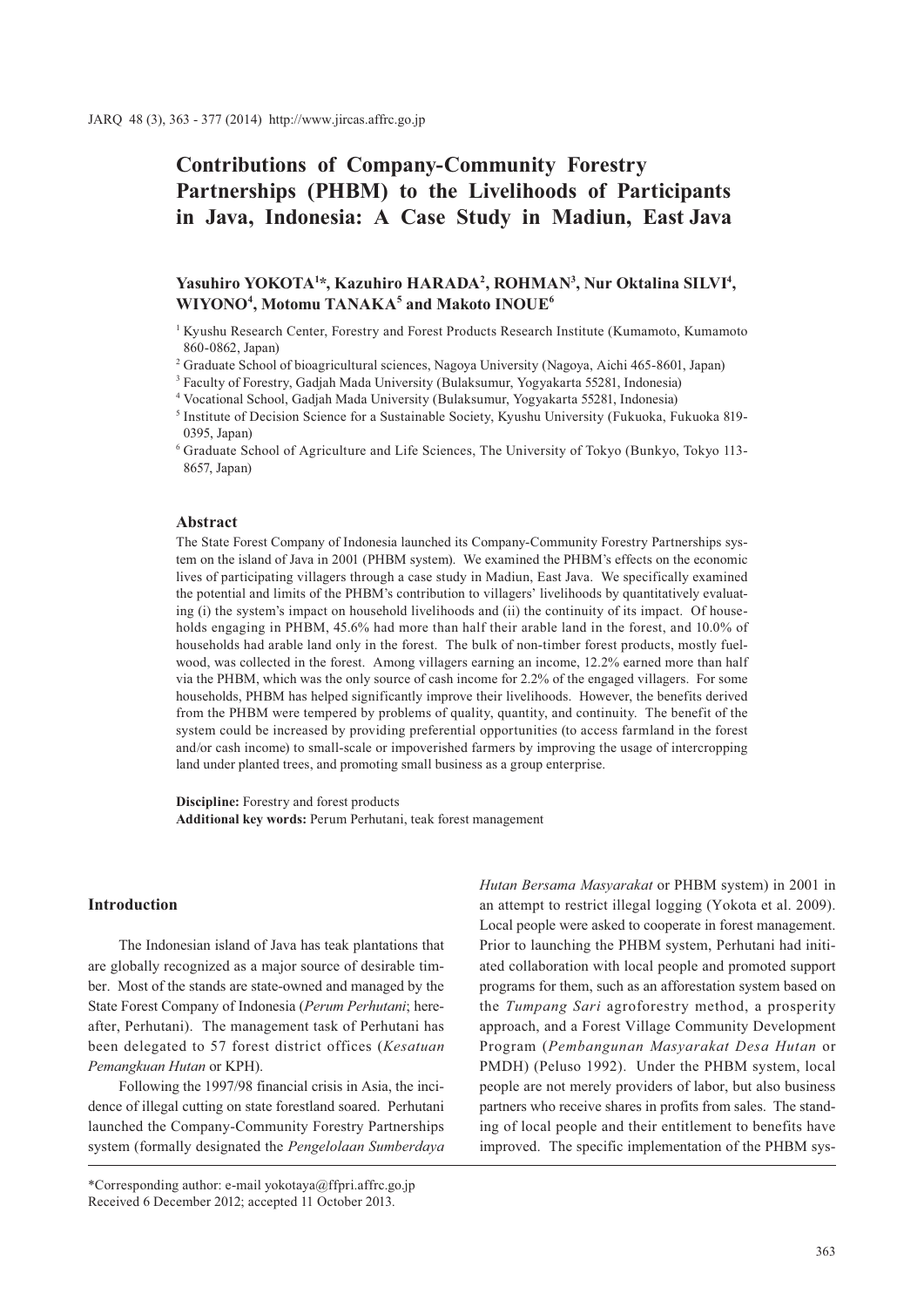tem is determined by each KPH to reflect local circumstances. During the implementation process, each village forms a group of local people who engage in the PHBM system and endorse a contract with the local KPH; the village group and the local KPH are recognized as equal partners in the contractual agreement. By 2010, the PHBM system had been adopted by 5,054 (93.5%) of the 5,403 forest villages (or *Desa Hutan*) located near state forests (Perum Perhutani web site).

Several academic studies have already examined the PHBM system, but have focused principally on analyzing its characteristics and the distribution of rights between Perhutani and local people (Astuti et al. 2004, Djajanti 2006, Shiga et al. 2012, Yokota et al. 2009). Few field surveys have analyzed the benefits for local people, e.g. household income surveys (Djamhuri 2012, Fujiwara et al. 2012, Maryudi & Krott 2012). However, Mayers & Vermeulen (2002) demonstrated that concrete economic benefit "tended to be uppermost among the motives" for local people engaging in the Company-Community Forestry Partnerships; individual economic advantage is an important factor in the partnership's success.

Thus, among the many impacts of the PHBM system on local society, its effect on local people's economic outcomes (Maryudi 2011) was the main focus of the present study, which quantitatively examined (i) the system's impact on household livelihoods and (ii) the duration of this impact. Neither topic has been examined in detail in previous studies. We conducted a survey in the jurisdiction of the KPH Madiun in East Java and determined the economic benefit/ positive impact and the cost/negative impact of the KPH Madiun's PHBM system (hereafter, the Madiun model) for local people by examining the model's contribution to local people's livelihoods; we also identified problems with the model. The KPH Madiun approached the PHBM system in

a positive manner from the beginning and among KPHs, it has been one of those with the least problematic engagement of local people. The KPH has also been engaged in a collaborative research project with Gadjah Mada University that predates the Madiun model, and has consistently pursued a path of coexistence and mutual prosperity for Perhutani and local people.

# **Methods**

#### **1. Overview of the survey area**

The KPH Madiun is responsible for managing a tract covering 31,221.8 ha. Most of this area is under a teak forest (27,485.5 ha) that extends over the Madiun, Ponorogo, and Magetan districts of western East Java (KPH Madiun 2009) (Fig. 1). The jurisdiction of the KPH Madiun is divided into a north sub-KPH and a south sub-KPH; the north sub-KPH (16,031.5 ha) is located in Madiun District. The Madiun model was implemented in the north sub-KPH in 2002; we selected it as the survey area for this study.

The Madiun District encompasses 101,086 ha of either flat or gently sloping landscape (BPS Kabupaten Madiun 2003). As of 2002, the district included 206 villages with a combined human population of 666,498 and an average density of around 659 individuals/km<sup>2</sup> (BPS Kabupaten Madiun 2003).

Forty-one forest villages were in the north sub-KPH of the Madiun District in 2002. Local people's livelihoods depended mainly on farming and wages gained in agricultural employment. Paddy fields made up the largest proportion of land under agricultural production, but cassava and maize were also grown. There was a general shortage of arable land (KPH Madiun 2009) and the opportunities for intercropping in the state forest were important for local people. However, the forest is located in a karst landscape,



**Fig. 1. Location of our survey area on the Indonesian island of Java**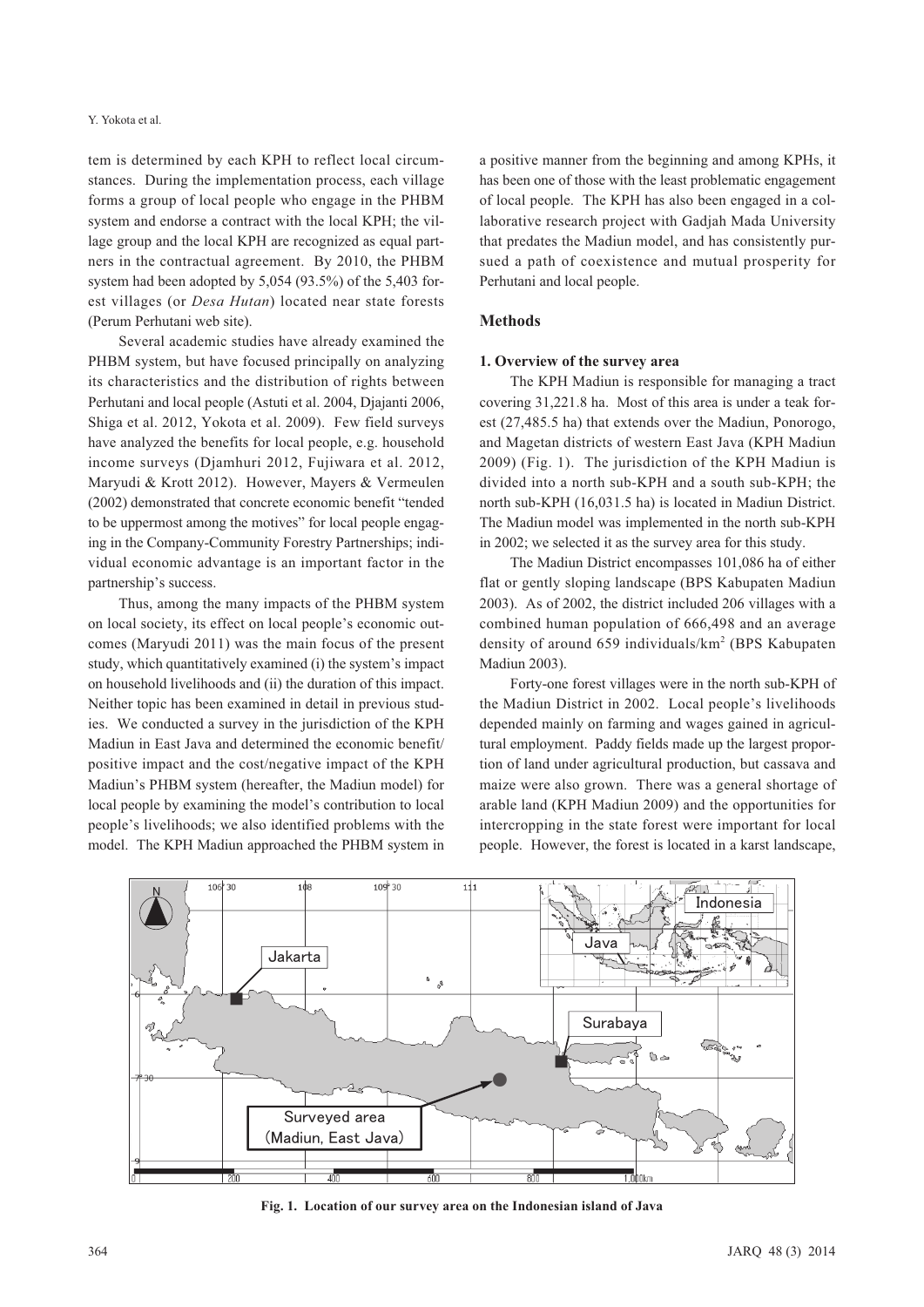| Name<br>of          | Level of<br>engagement |                        | Demographics in 2004 |              |                              | Status of the MPSDH in 2004                             |                                                      |                                                     | Status of the surveyed<br>KKPs in 2004                | interviewed<br>households                        |                             |
|---------------------|------------------------|------------------------|----------------------|--------------|------------------------------|---------------------------------------------------------|------------------------------------------------------|-----------------------------------------------------|-------------------------------------------------------|--------------------------------------------------|-----------------------------|
| village<br>surveyed | in the<br>PHBM         | Population<br>(people) | Household<br>(HH)    | area<br>(ha) | Village Number<br>of<br>(HH) | Number of<br>working<br>members units (KKP)<br>(groups) | Area of<br>forest<br>managed<br>by the<br>MPSDH (ha) | Number<br>of<br>surveyed<br><b>KKPs</b><br>(groups) | Number of<br>members<br>in<br>surveyed<br>$KKPs$ (HH) | number<br>of<br>interviewd<br>households<br>(HH) | sampling<br>ratio<br>$(\%)$ |
| Da                  | active                 | 3,634                  | 993                  | 553          | 72                           | 2                                                       | 135.9                                                | $\overline{2}$                                      | 72                                                    | 30                                               | 41.7                        |
| Ba                  | middle                 | 1,140                  | 250                  | 413          | 153                          | 5                                                       | 122.6                                                | $\overline{2}$                                      | 62                                                    | 30                                               | 48.4                        |
| Bo                  | low                    | 2,839                  | 746                  | 686          | 357                          | 14                                                      | 592.8                                                | $\mathcal{D}$                                       | 65                                                    | 30                                               | 46.2                        |
| Total               |                        | 7.613                  | 1.989                | 1.652        | 582                          | 21                                                      | 851                                                  | 6                                                   | 199                                                   | 90                                               | 45.2                        |

**Table 1. Details of the forest resource management group (MPSDH) and the working unit (KKP)**

Source: Interviews with MPSDH village heads and chiefs

Categories of "Level of engagement in the PHBM" are explained in Section 2 of the Methods.

| Name of  |             | Members of the MPSDH |            |             | Non-members of the MPSDH |            |
|----------|-------------|----------------------|------------|-------------|--------------------------|------------|
| village  | Number of   | Number of            | Sampling   | Number of   | Number of                | Sampling   |
| surveyed | households  | members in the       | proportion | households  | non-members in           | proportion |
|          | interviewed | surveyed KKPs        | $(\%)$     | interviewed | sub-village with         | $(\%)$     |
|          | (HH)        | (HH)                 |            | (HH)        | surveyed KKPs (HH)       |            |
| Da       | 30          | 72                   | 41.7       | 10          | 76                       | 13.2       |
| Ba       | 30          | 62                   | 48.4       | 10          | 53                       | 18.9       |
| Bo       | 30          | 65                   | 46.2       |             | $\Omega$                 |            |
| Total    | 90          | 199                  | 45.2       | 20          | 129                      | 15.5       |

**Table 2. Number of interviewed households incorporated in the household survey**

Source: Interview with sub-MPSDH village heads and chiefs

which although facilitating teak tree growth, has soil which lacks fertility and is poorly suited to crop food production (Faculty of Forestry, Gadjah Mada University 2004). Another important source of cash income was migrant employment in urban areas away from the villages. Workers moved away during the farming off-season, and some even worked overseas for several years at a time.

#### **2. Survey method**

Twenty-five forest villages were engaged in the PHBM system within the jurisdiction of the KPH Madiun's north sub-KPH in 2004, when we started the study. Among the 25 forest villages, we selected three for our survey. A questionnaire survey on the household livelihood and engagement status in the PHBM system was conducted in 30 households in each of the survey villages, hence we included a total of 90 households in our analysis.

The villages we surveyed were selected by first dividing the 25 forest villages into three categories based on their level of engagement in the PHBM system (active, middle, and low). We then randomly selected one village from each category. To grade the level of engagement, we first scored each village using eight indicators of villager activities in the PHBM system, such as engagement in forestry activi-

ties, key persons' activities, and communication between the KPH Madiun and villagers. We then ranked villages from highest to lowest score and categorized the upper third as "active," the second third as "middle," and the lowest third as "low."

In the Madiun model, the forest resource management group (*Masyarakat Pengelola Sumber Daya Hutan* or MPSDH) was organized by villagers engaging in the Madiun model, and included several working units as subdivisions at the sub-village level (*Kelompok Kerja Prayasawana* or KKP). For the household survey, we first chose two KKPs in each village surveyed, followed by a random selection of 30 households from the KKPs. We also conducted another questionnaire survey among those who were not members of the MPSDH; we surveyed 10 households in this category within each of the sub-villages included in our analyses for a total of 20 households, because all of the villagers in the sub-village of Bo had joined KKPs (Tables 1, 2).

Semi-structured interviews were conducted on the implementation status of the PHBM system; the livelihoods of villagers and general conditions in each village were assessed with the MPSDH board members, chiefs of the KKP, village offices of each surveyed village, Perhutani, the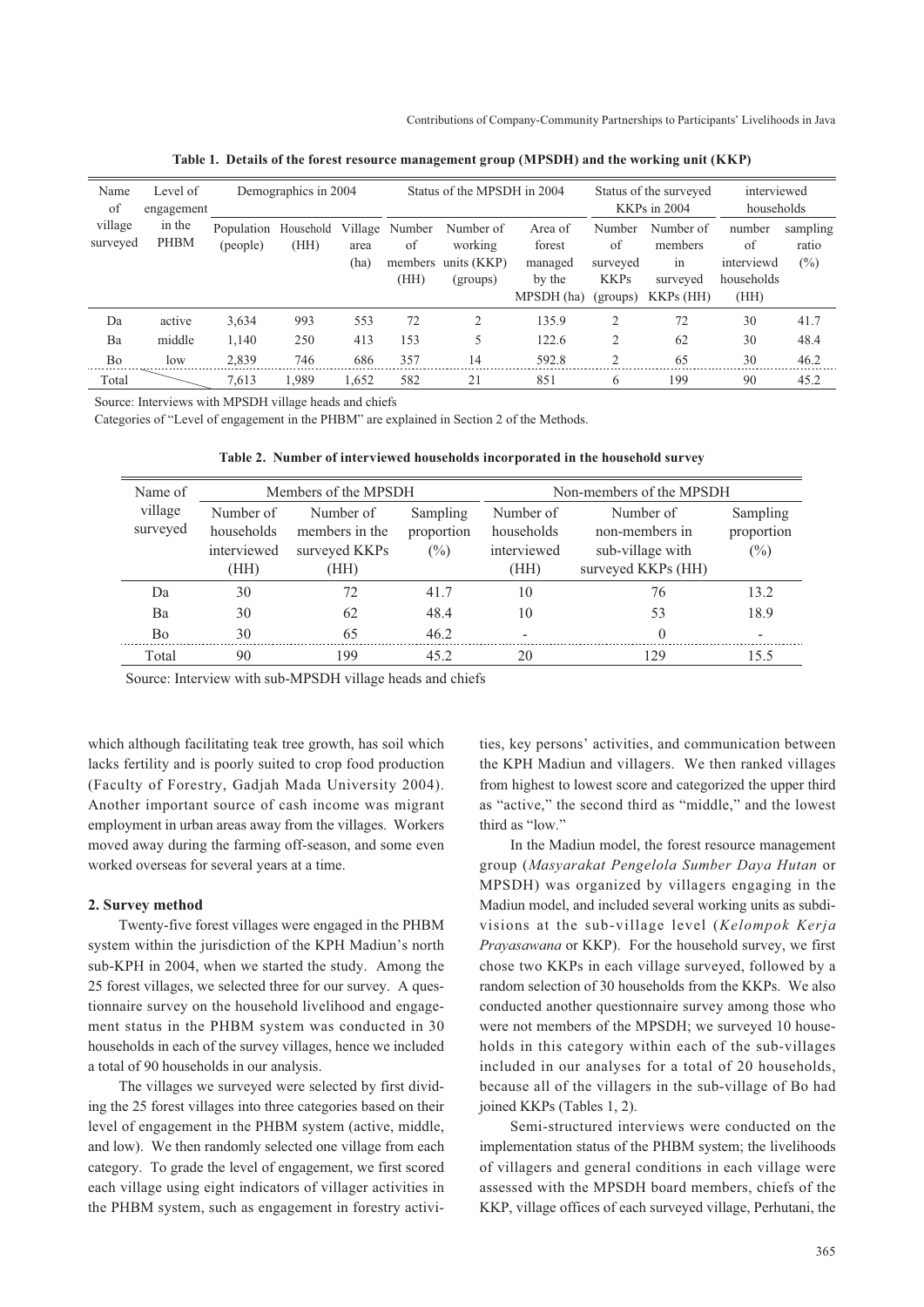#### Y. Yokota et al.

**Table 3. Villager participation in plantation operations before and after implementation of the Madiun model**

|                                                                            | Before implementation of the Madiun model                                                                                                                                                                                                                                                                                 | After implementation of the Madiun model                                                                                                                                                                                                                                                                                                                                                                                                                                                                           |
|----------------------------------------------------------------------------|---------------------------------------------------------------------------------------------------------------------------------------------------------------------------------------------------------------------------------------------------------------------------------------------------------------------------|--------------------------------------------------------------------------------------------------------------------------------------------------------------------------------------------------------------------------------------------------------------------------------------------------------------------------------------------------------------------------------------------------------------------------------------------------------------------------------------------------------------------|
| Tumpang Sari                                                               | Opportunities were provided through field<br>staff of the KPH.<br>Period of intercropping was officially limited<br>to 2 years.                                                                                                                                                                                           | Opportunities were provided through the MPSDH.<br>Members of the MPSDH had priority over others in the con-<br>tract forest.<br>Period of intercropping was not limited.                                                                                                                                                                                                                                                                                                                                           |
| Intercropping<br>under planted trees                                       |                                                                                                                                                                                                                                                                                                                           | The KPH allowed local people to intercrop in the forest in<br>areas where agricultural activities were not prohibited.                                                                                                                                                                                                                                                                                                                                                                                             |
| forest                                                                     | Wage labour in the Opportunities were provided through field<br>staff of the KPH.                                                                                                                                                                                                                                         | Opportunities were provided through the MPSDH.<br>Members of the MPSDH had priority over others in the con-<br>tract forest.                                                                                                                                                                                                                                                                                                                                                                                       |
| NTFPs collection                                                           | Local people were not allowed to enter the<br>forest officially except for those engaged in<br>Tumpang Sari and/or wage labor in the forest.                                                                                                                                                                              | The KPH allowed local people to enter the forest.<br>The KPH allowed local people to collect and sell NTFPs.                                                                                                                                                                                                                                                                                                                                                                                                       |
| Benefit sharing                                                            |                                                                                                                                                                                                                                                                                                                           | The MPSDHs received a maximum of 25% of the benefits<br>accruing from the sale of timber yielded by the contract for-<br>est.                                                                                                                                                                                                                                                                                                                                                                                      |
| Forest protection                                                          | The KPH asked for cooperation in forest pro-<br>tection from villages surrounding the forest.<br>Field staff requested local people engaged in<br>Tumpang Sari and/or wage labor in the forest<br>to cooperate in forest protection.                                                                                      | The MPSDH was obligated to cooperate with the KPH in<br>managing the contract forest.<br>The MPSDH was requested to join anti-illegal-cutting patrols.<br>The MPSDH was requested to report on the status of the<br>contract forest regularly and on demand.                                                                                                                                                                                                                                                       |
| Support for the<br>local people partic-<br>ipating in forest<br>management | The KPH provided budget support for group<br>activities for local development.<br>Field staff of the KPH mainly provided tech-<br>nical support to local people, depending on<br>the circumstances.<br>The KPH asked Gadjah Mada University to<br>support the local people through a collabora-<br>tive research project. | The KPH was obligated to support all MPSDH activities<br>with advice, funds, and requests to other institutions.<br>The Division of PHBM & Environment and field facilitators<br>provided continual support to the MPSDH.<br>In establishing the MPSDH and signing a memorandum of<br>understanding (MoU) with KPH and MPSDH, Gadjah Mada<br>University provided support to the MPSDH.<br>The local government was an official guarantor of the MoU,<br>and provided technical and financial support to the MPSDH. |

Source: Field survey

KPH Madiun, and field facilitators responsible for promoting the PHBM system. Relevant documents and statistics were also collected from the KPH Madiun, Perhutani Central office, Perhutani Unit II office, each village office, each MPSDH, and the Indonesian Central Agency on Statistics.

The questionnaire survey to quantitatively determine the system's impact on the livelihoods of engaged villagers was conducted between August 2004 and January 2005. Semi-structured interviews and document collection were conducted in 2003 and continued until 2011 to assess the continuity of the PHBM system's impact.

## **Results**

## **1. Overview of the PHBM system in the Madiun District**

We considered four principal features of the Madiun model: implementation of the MPSDH, increased agricultural opportunities, increased opportunities for forest man-

agement and utilization, and the MPSDH support system (Yokota et al. 2009) (Table 3).

(1) Implementation of the MPSDH

The MPSDH is organized by the villagers, who are entrusted with its autonomous establishment and administration (in other KPHs, the term "Forest Village Community Association" [*Lembaga Masyarakat Desa Hutan* or LMDH] is frequently used). Under the Madiun model, the KPH Madiun and MPSDH signed a contract to manage the teak forest (an interorganizational agreement). The contract is long term (with a 10-year renewal period) and covers all stages of forest management (from afforestation, through tree felling, to sales) for the entire state forest (with which the village is engaged) managed by Perhutani. (2) Increased agricultural opportunities

Under the Madiun model, the period of *Tumpang Sari* is unlimited. Members are prioritized over non-members in the village and over local people from other villages in engaging in *Tumpang Sari*. In addition, members are also allowed to intercrop under full-grown planted teak trees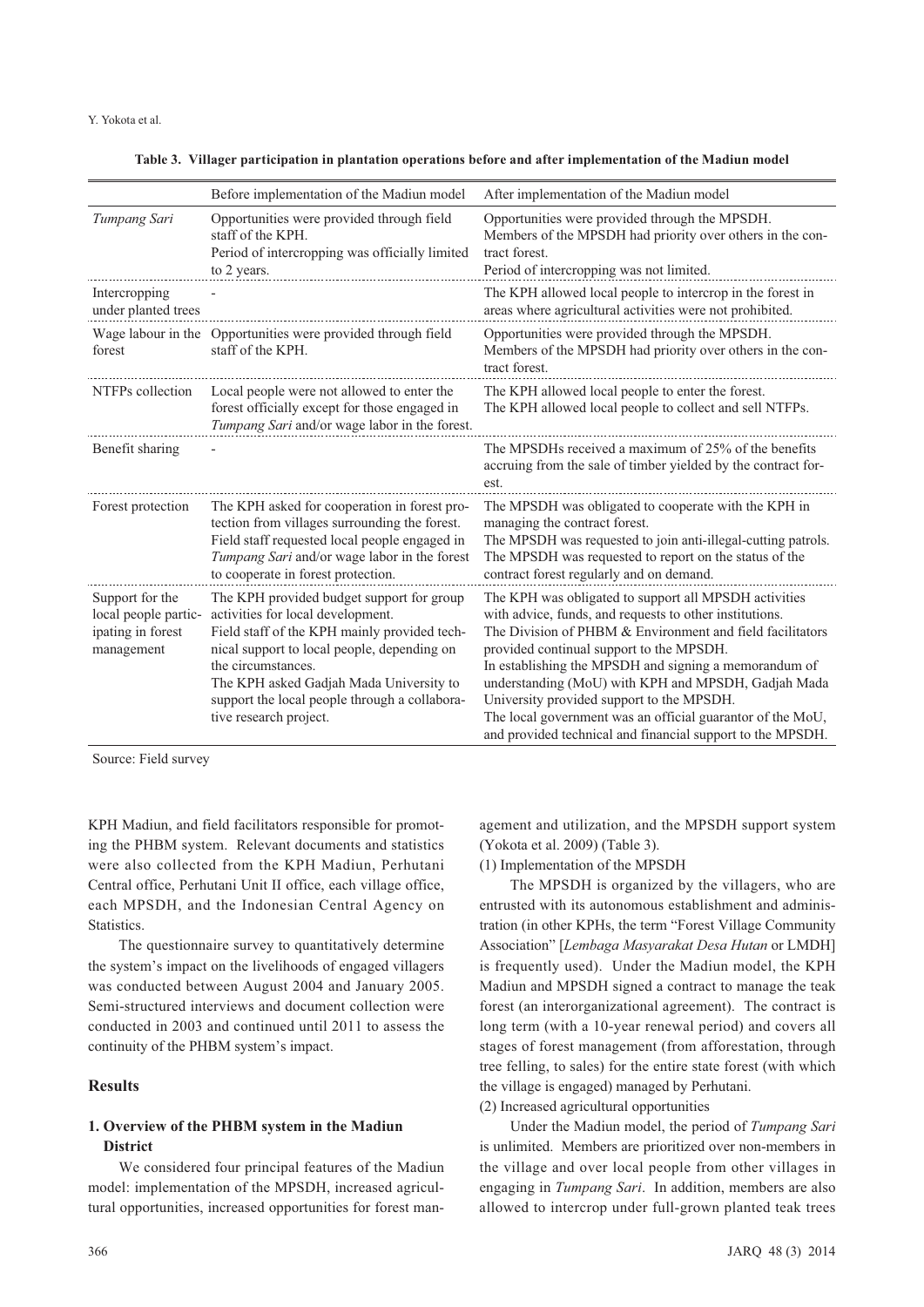(PLDT: *Pemanfaatan Lahan Dibawah Tegakan*) (Fig. 2). (3) Increased opportunities for forest management and utilization

The MPSDH receives a share of the profits obtained from the sale of periodically thinned and final felled teak from the KPH. The ratio of benefit sharing depends on the time elapsed since the contract signing and the number of illegal cutting incidents, with a maximum of 25% being distributed to the MPSDH. The trees cut down in the first thinning are all distributed to the MPSDH and consumed as fuelwood. MPSDH members are also prioritized when engaging in paid forest labor. Both members and non-members can collect fuelwood, teak leaves, potatoes, herbs, and other vegetables in the state forest, which may be sold or consumed locally when collected. In return for these benefits, the MPSDHs must engage in Perhutani's forest conservation activities, e.g. patrolling, firefighting, providing information on forest conditions, and advising others inside and outside the village on forest conservation protocol. (4) MPSDH support system

Under the Madiun model, continual efforts are made to ensure an effective structure capable of supporting the MPSDH and facilitating smooth system operation (Fig. 3).



# **Fig. 2. Intercropping under planted trees (PLDT:**  *Pemanfaatan Lahan Dibawah Tegakan***)**

Image captured by the authors (February 17, 2006). The planted trees shown are teak (*Tectona grandis*) and the main crop under the canopy is *porang* (*Amorphophallus onchophyllus*).

In the operation of *Tumpang Sari*, local people plant agricultural crops and trees at the same time in open space. In the PLDT operation, local people plant crops in the forest only where trees have been planted, and the tree canopy is usually closed.



**Fig. 3. MPSDH support system in the Madiun model** Source: Field survey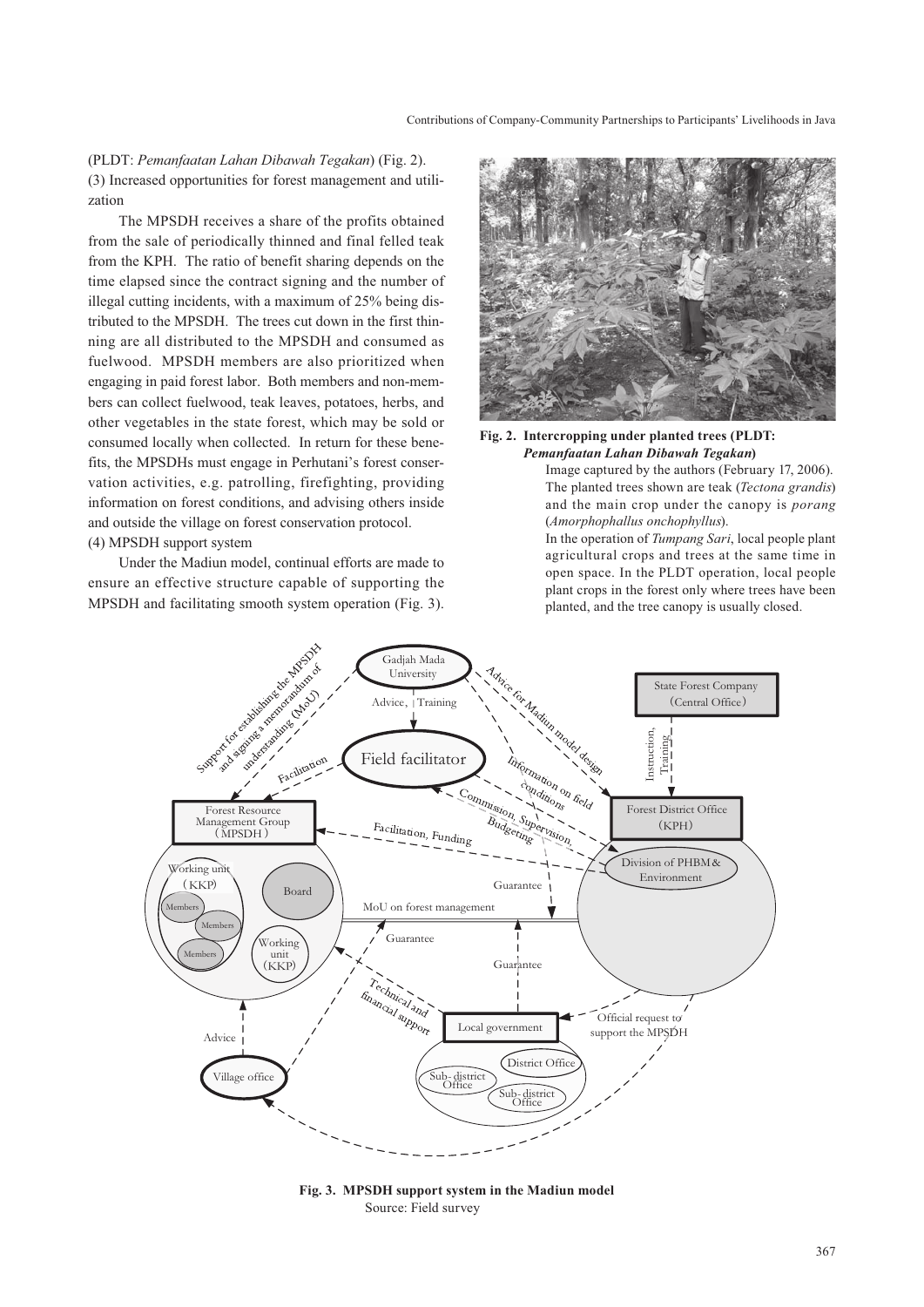| Farmland                                                     |              |                                            | Members                              | of the MPSDH                                                                 |                                                                    |                                                                          |                           |                                       |                               | Non-members of the MPSDH                                                     |                                                                    |                                                                          |
|--------------------------------------------------------------|--------------|--------------------------------------------|--------------------------------------|------------------------------------------------------------------------------|--------------------------------------------------------------------|--------------------------------------------------------------------------|---------------------------|---------------------------------------|-------------------------------|------------------------------------------------------------------------------|--------------------------------------------------------------------|--------------------------------------------------------------------------|
|                                                              | area<br>(ha) | Aggregate Proportion Engaged<br>area $(%)$ | of total households<br>$\widehat{H}$ | Proportion of<br>(90HH)(%<br>households<br>households<br>engaged<br>in total | households<br>farmland<br>engaged<br>Average<br>(ha/HH)<br>area of | farmland area<br>households<br>across all<br>Average<br>(ha/HH)<br>(90H) | Aggregate<br>area<br>(ha) | Proportion<br>area $(\%)$<br>of total | households<br>Engaged<br>(HH) | Proportion of<br>households<br>(20HH)(%<br>households<br>engaged<br>in total | households<br>farmland<br>engaged<br>Average<br>(ha/HH)<br>area of | farmland area<br>households<br>across all<br>Average<br>ha/HH)<br>(20HH) |
| Farmland outside the forest<br>(personal property)           | 22.41        | 36.7                                       | 80                                   | 88.9                                                                         | 0.28                                                               | 0.25                                                                     | 5.77                      | 83.7                                  | $\frac{8}{18}$                | 90.0                                                                         | 0.32                                                               | 0.29                                                                     |
| Paddy field                                                  | 9.43         | 15.5                                       | дÞ                                   | 44.4                                                                         | 0.24                                                               | 0.10                                                                     | 3.19                      | 46.3                                  |                               | 55.0                                                                         | 0.29                                                               | 0.16                                                                     |
| Homegarden                                                   | 7.24         | 119                                        | 99                                   | 66.7                                                                         | 0.12                                                               | 0.08                                                                     | 1.81                      | 26.2                                  | $\overline{L}$                | $60.0$                                                                       | 0.15                                                               | 0.09                                                                     |
| Upland                                                       | 5.74         | 9.4                                        |                                      | 34.4                                                                         | 0.19                                                               | 0.06                                                                     | 0.77                      | 11.2                                  |                               | 30.0                                                                         | 0.13                                                               | 0.04                                                                     |
| Farmland outside the forest<br>(leased land)                 | 7.80         | 12.8                                       | 25                                   | 27.8                                                                         | 0.31                                                               | 0.09                                                                     | 0.17                      | 2.5                                   |                               | 10.0                                                                         | 0.09                                                               | 0.01                                                                     |
| Paddy field                                                  | 7.80         | 12.8                                       | 25                                   | 27.8                                                                         | 0.31                                                               | 0.09                                                                     | 0.17                      | 2.5                                   |                               | 0.01                                                                         | 0.09                                                               | 0.01                                                                     |
| Farmland inside the forest                                   | 30.79        | 50.5                                       | 70                                   | 77.8                                                                         | 0.44                                                               | 0.34                                                                     | 0.95                      | 13.8                                  |                               | 10.0                                                                         | 0.48                                                               | 0.05                                                                     |
| Tumpang Sari                                                 | 17.84        | 29.3                                       | 49                                   | 54.4                                                                         | 0.36                                                               | 0.20                                                                     |                           |                                       |                               |                                                                              |                                                                    |                                                                          |
| Under planted trees                                          | 12.95        | 21.2                                       |                                      | 34.4                                                                         | 0.42                                                               | 0.14                                                                     | 0.95                      | 13.8                                  | $\overline{\mathcal{C}}$      | 0.0                                                                          | 0.48                                                               | 0.05                                                                     |
| Farmland (totals)                                            | 60.99        | 100.0                                      | 89                                   | 98.9                                                                         | 0.69                                                               | 0.68                                                                     | 6.89                      | 100.0                                 | $\overline{1}$                | 95.0                                                                         | 0.36                                                               | 0.34                                                                     |
| Source: Household survey (members; $n = 90$ , non-members: n |              |                                            |                                      | $= 20$                                                                       |                                                                    |                                                                          |                           |                                       |                               |                                                                              |                                                                    |                                                                          |

information on farmland cultivated by surveyed households is included. Only information on farmland cultivated by surveyed households is included. Data are for the period between August 2003 and July 2004.<br>Only information on farmland cultivated by surveyed househ Data are for the period between August 2003 and July 2004.

The KPH, Gadjah Mada University, and field facilitators provide advice and support throughout the process of organizing the MPSDH and signing a contract with Perhutani; the signed contract is guaranteed by the sub-District and village offices. In addition, the KPH and field facilitators provide ongoing support for the MPSDH administration by providing advice and funds.

## **2. Madiun model in the field**

(1) Benefits/positive impacts

(a) Agricultural activities in the forest

In the MPSDH surveyed, the opportunity for *Tumpang Sari* is first assigned to the KKP located near the forest sector previously designated as a *Tumpang Sari* site by the KPH Madiun. In the KKP, the opportunity to participate is subsequently given to members wishing to take part and with spare labor for engaging in *Tumpang Sari*; with special consideration for small landowners and lowincome households. To intercrop under planted trees, members are allowed to cultivate on forestland where agriculture is permitted and where no other people engage in intercropping. Members wishing to intercrop simply inform the MPSDH and permission from the KPH Madiun is not required. On occasion, non-members also participate in intercropping under planted trees with the permission of the MPSDH.

Details of the household survey on farmland are compiled in Table 4. Fortynine member households (54.4%) engaged in *Tumpang Sari*. The main crops planted in the allocated land were cassava and maize; a large proportion of which was sold. In total, 31 member households (34.4%) engaged in intercropping with shade-tolerant crops under planted trees. Shade-tolerant crops included *porang* (*Amorphophallus onchophyllus*), potatoes, and herbs, which formed the majority of the harvest, most of which was sold. The average areas of *Tumpang Sari* and intercropped land under planted trees were 0.36 and 0.42 ha, respectively. These forest plots were larger than private fields outside the forest (e.g. home garden or upland). Two non-member households (10.0%) also engaged in intercropping under planted trees in plots with average area of 0.48 ha.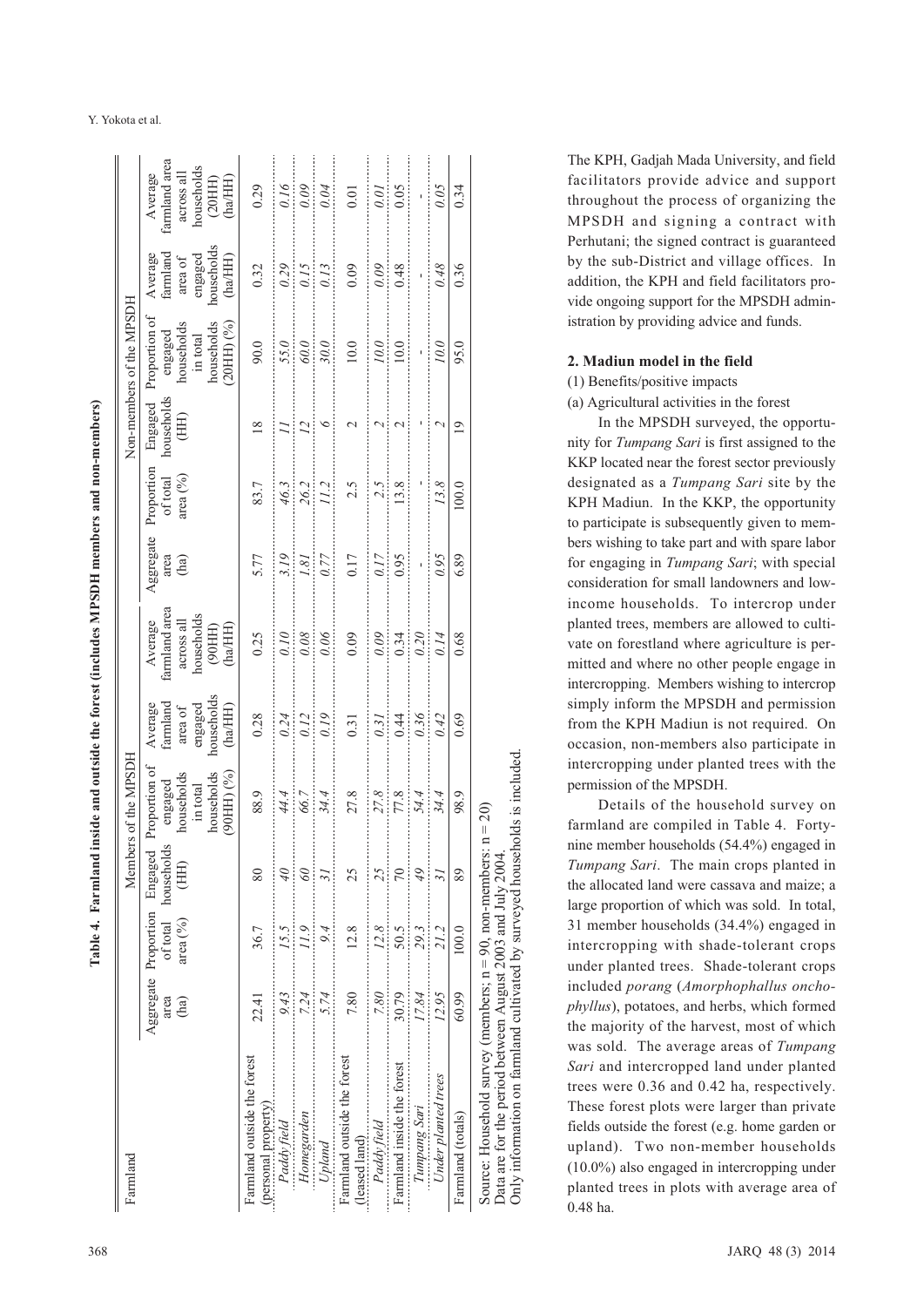**Table 5. Proportion of farmland areas in the forest compared to farmland areas outside the forest (MPSHD members)**

| Area of               |                          |                                                 |                                                       |                                                                            |               | members of MPSDH         |                         |      |                                      |                              |                                 |
|-----------------------|--------------------------|-------------------------------------------------|-------------------------------------------------------|----------------------------------------------------------------------------|---------------|--------------------------|-------------------------|------|--------------------------------------|------------------------------|---------------------------------|
| farmland              | Number                   |                                                 | Farmland in the forest                                |                                                                            |               |                          |                         |      | Proportion of farmland in the forest |                              |                                 |
| outside the<br>forest | of<br>households<br>(HH) | Number<br>of<br>households<br>with land<br>(HH) | Proportion<br>of<br>households<br>with land<br>$(\%)$ | Average<br>area of<br>farmland<br>per<br>household<br>with land<br>(ha/HH) | $0\%$<br>(HH) | (HH)                     | $0-25\%$ 25-50%<br>(HH) | (HH) | 50-75% 75-100%<br>(HH)               | $100\%$<br>(HH)              | Average<br>proportion<br>$(\%)$ |
| $0-0.125$ ha          | 25                       | 19                                              | 76.0                                                  | 0.56                                                                       | 6             |                          |                         |      | 9                                    | 9                            | 72.1                            |
| $0.125 - 0.250$ ha    | 20                       | 15                                              | 75.0                                                  | 0.38                                                                       | 5             | $\overline{\phantom{a}}$ | 2                       | 9    | 4                                    | $\overline{\phantom{0}}$     | 48.8                            |
| $0.250 - 0.500$ ha    | 24                       | 19                                              | 79.2                                                  | 0.38                                                                       |               | 3                        | 9                       | 5    | 2                                    | $\qquad \qquad \blacksquare$ | 34.4                            |
| 0.500-1.000ha         | 13                       | 10                                              | 76.9                                                  | 0.37                                                                       | 3             | 3                        | 5                       | 2    | $\overline{\phantom{a}}$             |                              | 24.7                            |
| 1.000ha-              | 8                        | 7                                               | 87.5                                                  | 0.50                                                                       |               | 5                        | $\overline{2}$          |      |                                      |                              | 16.4                            |
| Total                 | 90                       | 70                                              | 77.8                                                  | 0.44                                                                       | 20            | 11                       | 18                      | 17   | 15                                   | 9                            | 45.1                            |

Source: Household survey  $(n = 90)$ 

Data are for the period between August 2003 and July 2004.

One family had no farmland either inside or outside the forest.





Membership of surveyed KKPs increased after 2003 (n = 92 in 2004, 2005, and 2006; 93 in 2007; 98 in 2008; 104 in 2009; and 105 in 2010).

The combined land allocated to *Tumpang Sari* and intercropping under planted trees comprised about 50.5% of total farmland for the members and about 13.8% of total farmland for non-members. Members obtained an average of around 0.34 ha additional farmland from the Madiun model; the comparable area for non-members was around 0.05 ha. The average farmland area for members thus increased from 0.34 to 0.68 ha as opposed to 0.30 to 0.34 ha for non-members. Therefore, members received much greater farmland benefits than non-members.

On a per-household basis, the proportion of member farmland in the forest was 100% in 9 households, more than 50% in 41 households, and zero in 20 households (Table 5). In general, the dependence on farmland inside the forest was greater when the proportion of farmland outside the forest was small. However, some households had no farmland inside the forest, even when the area of their farmland outside the forest was small, while some had farmland inside the forest even when their holdings outside the forest were large.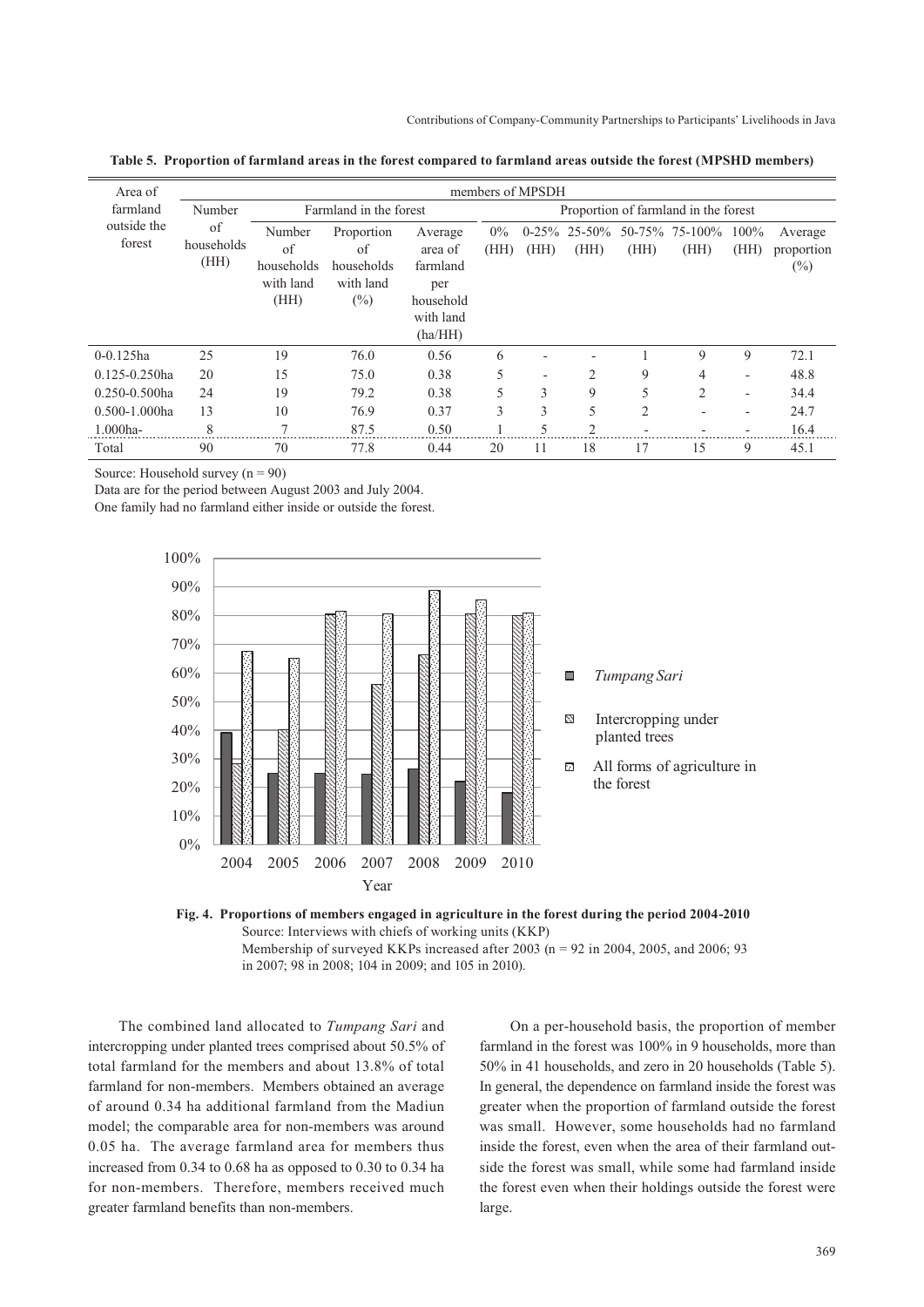#### Y. Yokota et al.

Details on the continuity of members' agricultural activities inside the forest are depicted in Fig. 4. The opportunity for *Tumpang Sari* depended upon final cutting and reforestation activities in compliance with Perhutani's longterm forest management plan (RPKH: *Rencana Pengaturan Kelestarian Hutan*). Accordingly, no guarantees of sufficient opportunities for the entire village were made every year because the age distribution of this forest sector was uneven and the final cutting age of the teak was 80 years. Consequently, proportional engagement in *Tumpang Sari* was low (annual average of around 27.5%). Conversely, opportunities for intercropping under planted trees were always available, meaning members' engagement was high (annual average around 54.3%). When *Tumpang Sari* and intercropping under planted trees were combined, an annual average of around 73.9% of KKP members engaged in agricultural activities inside the forest.

Some respondents reported that even if they were to be offered an opportunity to farm inside the forest, they would not do so because some areas of forest farmland lacked soil fertility or were far from their homes. However, the interest in engagement increased when opportunities for work on other farmland or elsewhere were restricted. Other respondents also noted that they could not afford to engage in agricultural activities in the forest due to lack of family labor, disability, low physical strength, old age, or lack of a daily living income (i.e. respondents were not in a position to await the harvest of a cash crop).

(b) Wage labor in the Madiun model

In the MPSDH surveyed, opportunities for wage labor under the Madiun model were first distributed to the KKP located near the forest sector. Within the KKP, opportunities were distributed to members who wished to participate and had spare labor for engagement in waged employment with special consideration of small landowners and lowincome households. Sometimes the MPSDH provided labor opportunities to non-members when members chose not to engage or were insufficiently skilled.

Details of our household survey of engagement in wage labor in the Madiun model and the earnings derived from this employment are listed in Table 6. Among the members, 35.6% engaged in some form of wage labor in the Madiun model and earned an average total of 419,000 rupiah/year (equivalent to around 50 days' earnings for a farmworker in East Java, each of whom earned an average wage of 8,000 rupiah per day (BPS 2009)) (one U.S. dollar was equivalent to around 9,290 rupiah in 2004 (BPS 2005)). The member households were most frequently engaged in forest "thinning" (Table 6). When total earnings were calculated for the member households surveyed, "work in a nursery" (Table 6) made up the largest proportion of household earnings (55.4%). About 35% of non-members also engaged in wage labor in the Madiun model. While the

engagement proportions of members and non-members were almost equivalent, earnings of members (around 149,000 rupiah on average) exceeded those of non-members (around 26,000 rupiah on average). Thus, members obtained greater benefits from waged labor in the Madiun model than non-members.

Details of the continuity in wage labor opportunities from the KPH are depicted in Fig. 5. The opportunities for wage labor were limited within Perhutani's long-term forest management plan and not necessarily available every year. Furthermore, the amount of work required was moderate when the plantation was established, and in some cases, could be completed by only a handful of laborers in a few days. A KPH nursery was located within the village of Da, where 12 or 13 MPSDH members were working continually. However, such employment opportunities did not exist in every village.

# (c) Benefit sharing

The profits from the sale of teak were distributed by the KPH to the MPSDH. Details of the amounts distributed by the KPH through such benefit sharing are listed in Table 7. Work on periodic thinning and final felling of trees was in accordance with Perhutani's long-term forest management plan, which meant that benefit sharing would not occur in every village in every year.

The total shared benefits received from the KPH were distributed among the members, the MPSDH board members (honorarium), and the operating budgets of the MPSDH and village offices. The proportional distribution system was determined by each MPSDH and stipulated in the respective MPSDH bylaws. The proportion of MPSDH members surveyed was between 75 and 80% (Table 8). When the amount distributed to the members was moderate, instead of being divided among the members, it was put toward MPSDH group activities (e.g. production activities such as raising cash crops for intercropping in the plantation, microcredit available to MPSDH members, educational activities, and vocational training), and toward infrastructure creation and maintenance (e.g. construction of an assembly hall, road improvement, and improvement of small water supply systems) in the local area based on decisions of board meetings and/or MPSDH meetings. To avoid member complaints about improper spending or lack of transparency, the group funds were carefully allocated, and in some cases, held in a bank account.

## (d) Collection of non-timber forest products (NTFPs)

After initiation of the Madiun model, both members and non-members received official permission to collect and sell NTFPs. Details of the household survey on the collection and sale of NTFPs are listed in Tables 9 and 10. Among the surveyed households, about 93.0% of members and 95.9% of non-members collected some kind of NTFP, with most of the collection consumed at home or sold.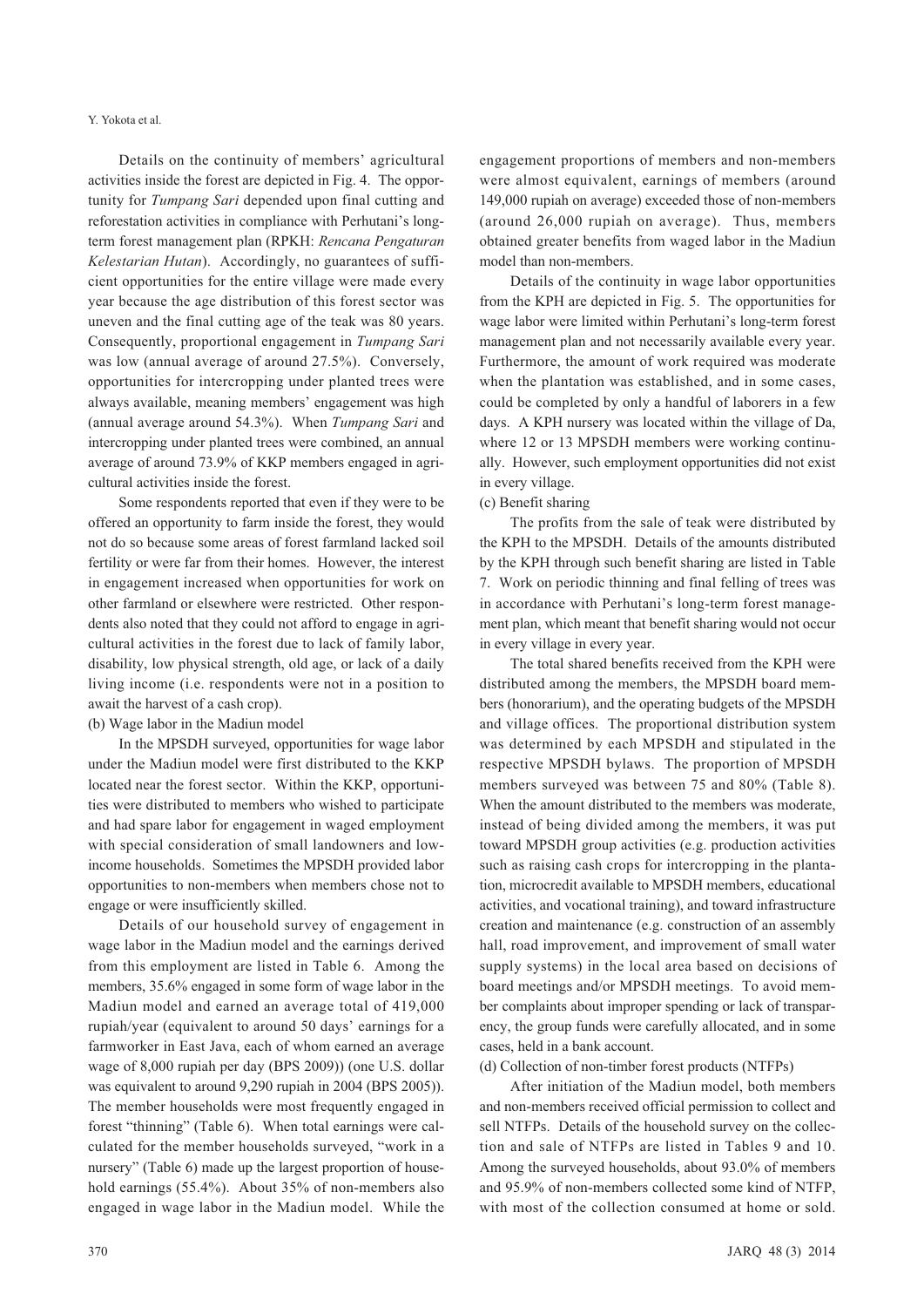| Wage labor in the Madiun model                                                                                                                                                              |                                                |                                                                                 | Members of the MPSDH                                                                                |                                                                                     |                                             |                                           |                                                     |                                                          | Non-members of the MPSDH                                                                            |                                                                                      |                                             |                                           |
|---------------------------------------------------------------------------------------------------------------------------------------------------------------------------------------------|------------------------------------------------|---------------------------------------------------------------------------------|-----------------------------------------------------------------------------------------------------|-------------------------------------------------------------------------------------|---------------------------------------------|-------------------------------------------|-----------------------------------------------------|----------------------------------------------------------|-----------------------------------------------------------------------------------------------------|--------------------------------------------------------------------------------------|---------------------------------------------|-------------------------------------------|
|                                                                                                                                                                                             |                                                | earning wages<br>Households                                                     |                                                                                                     | from wage labor in the Madiun model<br>Annual earning                               |                                             |                                           |                                                     | earning wages<br>Households                              |                                                                                                     | Annual earning                                                                       | from wage labor in the Madiun model         |                                           |
|                                                                                                                                                                                             | Number<br>earning<br>wages<br>(HH)<br>$\sigma$ | households households<br>proportion<br>$_{\mathrm{of\,total}}$<br>(90HH)<br>(%) | employment<br>households<br>earnings of<br>engaged in<br>(thousand<br>of rupiah)<br>Average<br>paid | households<br>(thousand<br>across all<br>of rupiah<br>Average<br>earnings<br>(90HH) | Aggregate<br>(thousand<br>of rupiah)<br>sum | Proportion<br>earnings<br>of total<br>(%) | households<br>Number of<br>earning<br>wages<br>(HH) | households<br>proportion<br>of total<br>(20HH)<br>$(\%)$ | employment<br>earnings of<br>households<br>engaged in<br>(thousand<br>of rupiah)<br>Average<br>paid | households<br>(thousand<br>of rupiah)<br>Average<br>across all<br>earnings<br>(20HH) | Aggregate<br>(thousand<br>of rupiah)<br>sum | Proportion<br>earnings<br>of total<br>(%) |
| Wage labor opportunities available from the<br>KPH (forestry activities)                                                                                                                    | 32                                             | 35.6                                                                            | 356                                                                                                 | 126                                                                                 | 11,378                                      | 84.8                                      | n                                                   | 25.0                                                     | 27                                                                                                  | ⊢                                                                                    | 136                                         | 26.6                                      |
| Thinning                                                                                                                                                                                    | $\overline{\mathcal{E}}$                       | 22.2                                                                            | 88                                                                                                  | ăΪ.                                                                                 | 1,753                                       | $\overline{13}$ .                         | 4                                                   | 20.0                                                     | $\mathcal{S}$                                                                                       | $\circ$                                                                              | 119                                         | 23.3                                      |
| Forest road construction /maintenance                                                                                                                                                       | $\overline{\mathcal{L}}$                       | $\overline{III}$                                                                | $\dot{g}g$                                                                                          | N                                                                                   | .664                                        | 5.0                                       |                                                     |                                                          |                                                                                                     |                                                                                      |                                             |                                           |
| Nursery work                                                                                                                                                                                | 0                                              | 0.0                                                                             | 825                                                                                                 | 83                                                                                  | 7,425                                       | 55.4                                      |                                                     |                                                          |                                                                                                     |                                                                                      |                                             |                                           |
| Planting teak saplings                                                                                                                                                                      | c                                              | 6.7                                                                             |                                                                                                     |                                                                                     | $\mathcal{O}$                               | 0.5                                       |                                                     |                                                          |                                                                                                     |                                                                                      |                                             | t                                         |
| Final tree felling                                                                                                                                                                          | 4                                              | 4.4                                                                             | $\frac{12}{213}$                                                                                    | $\circ$                                                                             | 850                                         | 63                                        |                                                     |                                                          |                                                                                                     |                                                                                      |                                             | ٠                                         |
| Maintenance of teak trees                                                                                                                                                                   |                                                | 3.3                                                                             | 55                                                                                                  | $\mathcal{L}$                                                                       | 165                                         | 1.2                                       |                                                     |                                                          |                                                                                                     |                                                                                      |                                             |                                           |
| <b>Other</b>                                                                                                                                                                                | 4                                              | 4.4                                                                             | 1/3                                                                                                 |                                                                                     | 452                                         |                                           |                                                     | $\tilde{c}$                                              |                                                                                                     |                                                                                      |                                             | 3.3                                       |
| Wage labor opportunities available from the<br>KPH (forest security activities)                                                                                                             | O                                              | 10.0                                                                            | 171                                                                                                 | $\overline{17}$                                                                     | 1,535                                       | 11.4                                      | $\mathcal{L}$                                       | 10.0                                                     | 188                                                                                                 | $\overline{19}$                                                                      | 375                                         | 73.4                                      |
| Wage labor opportunities available from the<br><b>HGSPH</b>                                                                                                                                 |                                                | $\Box$                                                                          | 250                                                                                                 | 3                                                                                   | 250                                         | 1.9                                       |                                                     |                                                          |                                                                                                     |                                                                                      |                                             |                                           |
| Wage labor opportunities available from other<br>members of the MPSDH                                                                                                                       | $\mathcal{L}$                                  | 2.2                                                                             | 125                                                                                                 | 3                                                                                   | 250                                         | 1.9                                       | J,                                                  | ٠                                                        | 1                                                                                                   | 1                                                                                    | 1                                           | ı                                         |
| Wage labor in the Madiun model (all forms)                                                                                                                                                  | 32                                             | 35.6                                                                            | 419                                                                                                 | 149                                                                                 | 13,413                                      | 100.0                                     | 7                                                   | 35.0                                                     | 73                                                                                                  | $\delta$                                                                             | 511                                         | 100.0                                     |
| Source: Household survey (members: $n = 90$ , non-members: $n = 20$<br>Data are for the period between August 2003 and July 2004<br>Some households engaged in several kinds of employment. |                                                |                                                                                 |                                                                                                     |                                                                                     |                                             |                                           |                                                     |                                                          |                                                                                                     |                                                                                      |                                             |                                           |

Table 6. Wage labor in the Madiun model (includes MPSDH members and non-members) **Table 6. Wage labor in the Madiun model (includes MPSDH members and non-members)** Contributions of Company-Community Partnerships to Participants' Livelihoods in Java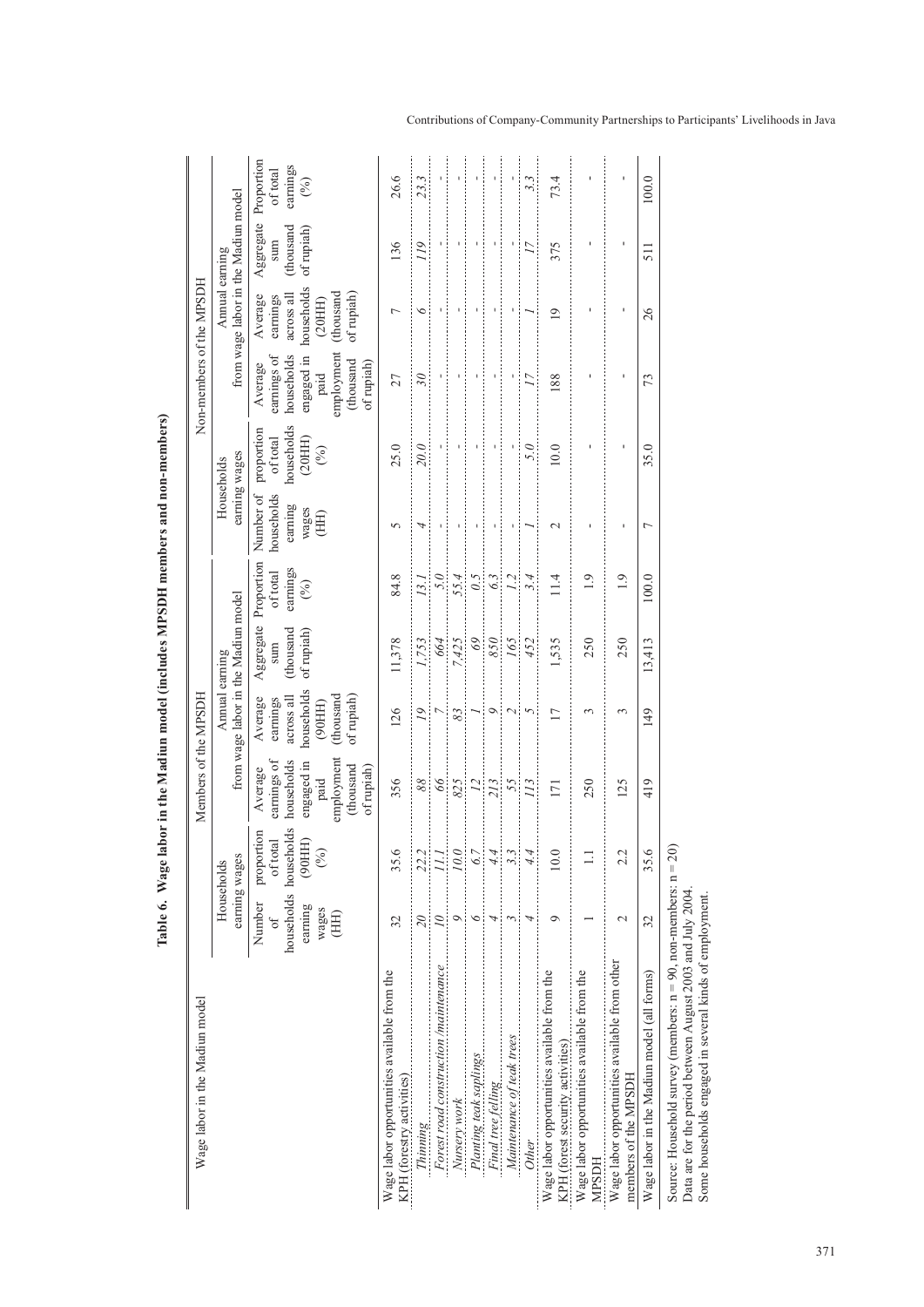



Source: Interviews with chiefs of working units (KKP)

Membership of the KKPs surveyed increased after 2003 (n = 92 in 2004, 2005, and 2006; 93 in 2007; 98 in 2008; 104 in 2009; and 105 in 2010).

|                                                         |                                                                         |                |         |                |          | Year                                    |                |        |                         |
|---------------------------------------------------------|-------------------------------------------------------------------------|----------------|---------|----------------|----------|-----------------------------------------|----------------|--------|-------------------------|
|                                                         |                                                                         | 2004           | 2005    | 2006           | 2007     | 2008                                    | 2009           | 2010   | 2011<br>(Forecast data) |
| Benefit sharing dis-                                    | Da                                                                      | 0              | 899     | $\theta$       | $\Omega$ | $\mathbf{0}$                            | $\overline{0}$ | 20,959 | $\theta$                |
| tribution to villages<br>surveyed (thousand             | Ba                                                                      | 1,605          | 5,934   | $\mathbf{0}$   | $\theta$ | 141                                     | 2,920          | 2,130  | $\theta$                |
| of rupiah)                                              | <b>Bo</b>                                                               | $\overline{0}$ | 4,364   | $\overline{0}$ | 45,346   | 19,388                                  | $\overline{0}$ | 1,801  | 311                     |
|                                                         | Number of MPSDHs<br>participating in bene-<br>fit sharing (groups)      | 9              | 9       | 15             | 16       | 24                                      | 22             | 13     | 23                      |
|                                                         | Number of MPSDHs<br>in the north sub-KPH<br>(groups)                    | 24             | 25      | 28             | 33       | 36                                      | 36             | 36     | 36                      |
| Benefit sharing<br>distribution in the<br>north sub-KPH | Proportion of<br>MPSDHs participat-<br>ing in benefit sharing<br>$(\%)$ | 37.5           | 36.0    | 53.6           | 48.5     | 66.7                                    | 61.1           | 36.1   | 63.9                    |
|                                                         | Total amount of<br>shared benefits<br>(thousand of rupiah)              | 15,477         | 163.993 |                |          | 204,746 283,792 337,099 195,168 346,622 |                |        | 292,060                 |
|                                                         | Average shared<br>benefit (thousand of<br>rupiah/group)                 | 1,720          | 18,221  | 13,650         | 17,737   | 14,046                                  | 8,871          | 26,663 | 12,698                  |

| Table 7. Distribution of benefit sharing |
|------------------------------------------|
|                                          |

Source: KPH Madiun

|  | Table 8. Proportional distribution of benefit sharing |  |  |  |
|--|-------------------------------------------------------|--|--|--|
|--|-------------------------------------------------------|--|--|--|

| Name of village |                |               | Proportion of distribution $(\%)$ |                                                                |  |
|-----------------|----------------|---------------|-----------------------------------|----------------------------------------------------------------|--|
| surveyed        | <b>Members</b> | Board members |                                   | Village budget account MPSDH budget account KKP budget account |  |
| Dа              | 80             |               |                                   |                                                                |  |
| Ba              |                |               |                                   |                                                                |  |
| Bo              |                |               | l ()                              |                                                                |  |

Source: Surveyed MPSDH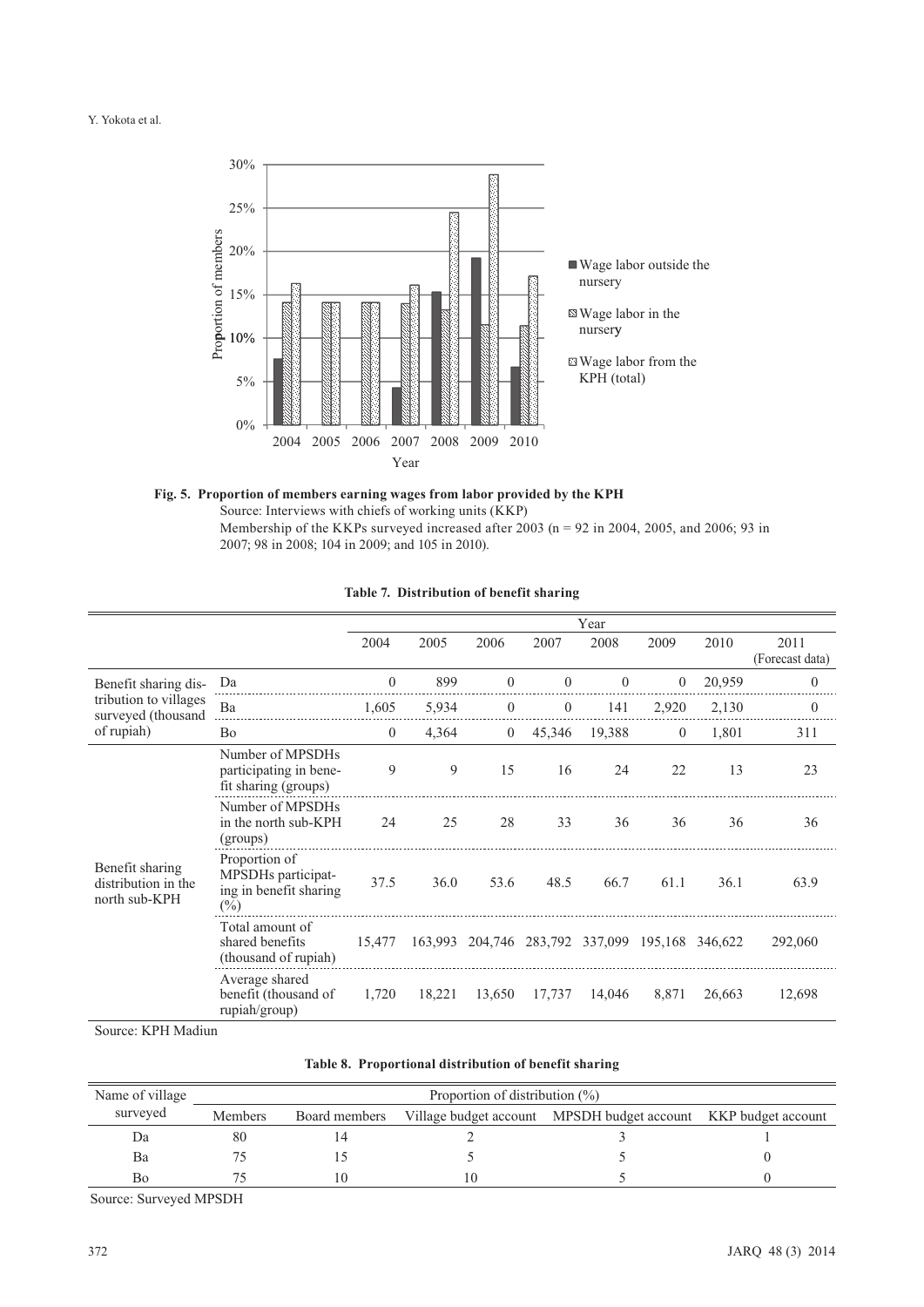| <b>NTFP</b>                |                       |          | Members of the MPSDH |               |            |                                          |          | Non-members of the MPSDH |               |            |
|----------------------------|-----------------------|----------|----------------------|---------------|------------|------------------------------------------|----------|--------------------------|---------------|------------|
|                            | NTFP collection       |          |                      | Sale of NTFPs |            | NTFP collection                          |          |                          | Sale of NTFPs |            |
|                            | Households Proportion |          | Households           | Proportion    |            | Average Households Proportion Households |          |                          | Proportion    | Average    |
|                            | collecting            | of total | selling              | of total      | value of   | collecting                               | of total | selling                  | of total      | value of   |
|                            | <b>NTFPs</b>          | house-   | <b>NTFPs</b>         | households    | sales      | <b>NTFPs</b>                             | house-   | <b>NTFPs</b>             | households    | sales      |
|                            | (HH)                  | holds    | (HH)                 | (90HH)        | across all | (HH)                                     | holds    | (HH)                     | (20HH)        | across all |
|                            |                       | (90HH)   |                      | $(\%)$        | house-     |                                          | (20HH)   |                          | $(\%)$        | house-     |
|                            |                       | $(\%)$   |                      |               | holds      |                                          | $(\%)$   |                          |               | holds      |
|                            |                       |          |                      |               | (90HH)     |                                          |          |                          |               | (20HH)     |
|                            |                       |          |                      |               | (thou-     |                                          |          |                          |               | (thou-     |
|                            |                       |          |                      |               | sand of    |                                          |          |                          |               | sand of    |
|                            |                       |          |                      |               | rupiah)    |                                          |          |                          |               | rupiah)    |
| Fuelwood                   | 84                    | 93.3     | 17                   | 18.9          | 173        | 18                                       | 90.0     | 3                        | 15.0          | 108        |
| Fodder                     | 28                    | 31.1     | $\theta$             |               |            | 3                                        | 15.0     | $\mathbf{0}$             |               |            |
| Vegetables, herb,<br>foods | 28                    | 31.1     | 18                   | 20.0          | 25         | 6                                        | 30.0     |                          | 5.0           | 15         |
| Leave of teak trees        | 6                     | 6.7      | 5                    | 5.6           | 9          |                                          | 5.0      |                          | 5.0           | 0.2        |
| NTFPs (all)                | 84                    | 93.3     | 29                   | 32.2          | 206        | 19                                       | 95.0     | 5                        | 25.0          | 123        |

**Table 9. Non-timber forest product (NTFP) collection and sale (gross income) (includes MPSDH members and nonmembers)**

Source: Household survey (members:  $n = 90$ , non-members:  $n = 20$ )

Data are for the period between August 2003 and July 2004.

Income data were calculated from information on unit prices and amounts collected in the household survey.

Some households collected more than one kind of NTFP.

|  |  |  |  | Table 10. Fuelwood collection and sale (includes MPSDH members and non-members) |
|--|--|--|--|---------------------------------------------------------------------------------|
|--|--|--|--|---------------------------------------------------------------------------------|

|                                                               | Members of the MPSDH                      |                                                                  |                                     |                                                             |  |  |  |  |
|---------------------------------------------------------------|-------------------------------------------|------------------------------------------------------------------|-------------------------------------|-------------------------------------------------------------|--|--|--|--|
|                                                               |                                           | Fuelwood collection                                              |                                     | Sale of fuelwood                                            |  |  |  |  |
| Main location for collecting<br>fuelwood                      | Households<br>collecting fuelwood<br>(HH) | Proportion of total<br>households collecting<br>fuelwood $(\% )$ | Households selling<br>fuelwood (HH) | Proportion of all<br>households selling<br>fuelwood $(\% )$ |  |  |  |  |
| In the forest                                                 | 60                                        | 71.4                                                             | 14                                  | 82.4                                                        |  |  |  |  |
| Outside the forest                                            | 20                                        | 23.8                                                             |                                     | 17.6                                                        |  |  |  |  |
| Sites inside and outside forest<br>that are equally important |                                           | 4.8                                                              | $\theta$                            |                                                             |  |  |  |  |
| Total                                                         | 84                                        | 100.0                                                            |                                     | 100.0                                                       |  |  |  |  |

|                                                               | Non-members of the MPSDH                  |                                                                  |                                     |                                                             |  |  |  |  |
|---------------------------------------------------------------|-------------------------------------------|------------------------------------------------------------------|-------------------------------------|-------------------------------------------------------------|--|--|--|--|
|                                                               |                                           | Fuelwood collection                                              |                                     | Sale of fuelwood                                            |  |  |  |  |
| Main location for collecting<br>fuelwood                      | Households<br>collecting fuelwood<br>(HH) | Proportion of total<br>households collecting<br>fuelwood $(\% )$ | Households selling<br>fuelwood (HH) | Proportion of all<br>households selling<br>fuelwood $(\% )$ |  |  |  |  |
| In the forest                                                 | Q                                         | 50.0                                                             |                                     | 66.7                                                        |  |  |  |  |
| Outside the forest                                            |                                           | 38.9                                                             |                                     |                                                             |  |  |  |  |
| Sites inside and outside forest<br>that are equally important |                                           | 11.1                                                             |                                     | 33.3                                                        |  |  |  |  |
| Total                                                         | 18                                        | 100.0                                                            |                                     | 100.0                                                       |  |  |  |  |

Source: Household survey (members:  $n = 90$ , non-members:  $n = 20$ )

Data are for the period between August 2003 and July 2004.

Income data were calculated from information on unit prices and amounts collected in the household survey.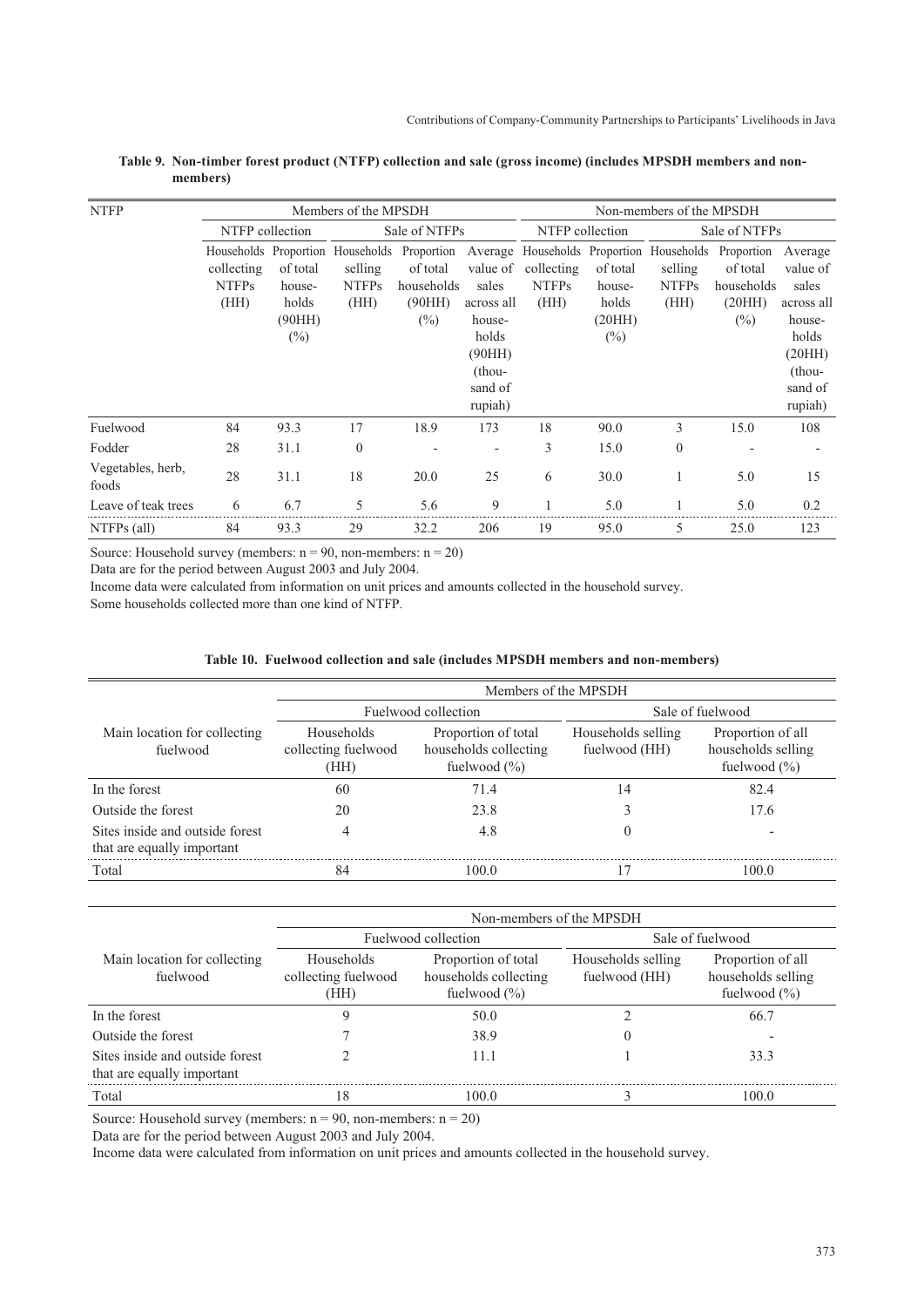#### Y. Yokota et al.

While the proportions of households collecting NTFPs were very similar between members and non-members, member earnings (206,000 rupiah on average) exceeded those of non-members (123,000 rupiah on average). Thus, members obtained many more benefits from the sale of NTFPs in the Madiun model than non-members.

Fuelwood comprised the bulk of NTFPs collected and was the primary source of fuel in the area; most of which obtained by hand-collection. Although fuelwood was also collected outside the forest, the main source was inside the forest.

# (e) Additional cash income

Details of the household survey on income gained through the Madiun model are listed in Tables 11 and 12. Cash income from the Madiun model included earnings from the sale of farm crops grown on allocated land in the forest, sale of NTFPs collected in the forest, wages from Perhutani and MPSDH-related work, and other income, such as revenue from MPSDH group activities. About 83% of members earned additional income from the Madiun model, including the sale of agricultural crops and NTFPs, although the average amounts in these two categories were modest and the proportion of income from the Madiun model was about 12.1% of total income across all households. About 40% of non-members also earned additional income from the Madiun model, but the amount was very small  $(1.3\%)$ . For both members and non-members, income in category "other" (2,213 and 8,129 thousand rupiah respectively) far exceeded income in other categories; indeed, total income from the Madiun model (575 thousand rupiah and 129 thousand rupiah respectively) was much less than income in the category "other." The category "other" included wage labor overseas, remittances from family members and/or relatives in urban areas, small shops in the villages, trading, etc. Because non-members had a much larger proportion of income in the category "other" than members, the additional income from the Madiun model did not bridge the gap between the two groups of villagers.

On a per-household basis, the proportion of member income from the Madiun model was 100% in 2 households, more than 50% in 11 households, and zero in 15 households. Although households with relatively small incomes from outside the Madiun model were necessarily more dependent on the Madiun model, some households derived no income from the model, even when only a small income was obtained from outside the model; other households derived income from the Madiun model even when they gained significant incomes from outside the model.

## (2) Costs/negative impact

Two principal costs (hereafter, responsibilities) were borne by MPSDH members engaged in the Madiun model, *viz.*, cooperation in Perhutani's forest conservation and management activities, and administration of the MPSDH.

Board member responsibilities taken on by cooperating in conservation and management included participation in antiillegal-cutting patrol activities, creating periodic reports on forest conditions, immediately providing information on illegal activities in the forest and forest damage, and arranging wage labor from the MPSDH for forest conservation activities. Ordinary members were not directly involved in anti-illegal-cutting patrol activities, but were engaged in extinguishing forest fires, gathering and reporting information on forest conditions, and cautioning others inside and outside the village against damaging the forest. According to the household survey, members believed that their activities helped prevent illegal cutting, and most members felt that the burden of responsibilities was light (Table 13).

Board members performed various tasks in the administration of the MPSDH, including communicating and negotiating with Perhutani, communicating and coordinating within their group, and fund management. Ordinary members were only involved in meetings and small enterprises conducted through voluntary group activity, such as producing seedlings, fertilizer, and cash crops. In addition, member meetings were held in such a manner as to minimize burdens, e.g. by incorporating them into conventional or religious meetings organized by the community. In the village of Da, meetings were incorporated into meetings of the mutual financing association (*arisan*) to increase member attendance.

Among negative impacts, the costs of time and labor were cited by two members, but for most members, no perceived economic disadvantages existed.

#### **Discussion**

At the time of our survey, MPSDH members were enjoying both financial benefits and social infrastructure improvements provided by the Madiun model. Among 90 MPSDH member households surveyed, 45.6% had more than 50% of their arable land in the forest, while 10.0% had arable land only in the forest (Table 5). Furthermore, most NTFPs (mainly fuelwood) were collected in the forest (Tables 9, 10). Eleven of the households (12.2% of the total) earned more than half their cash income from the Madiun model, while for two households, this was the only source of cash (Table 12). The Madiun model was not a source of economic disadvantage in the opinion of most households, and for some householders that gained farmland, fuelwood, and most of their income from the Madiun model, the mechanism helped significantly improve their livelihoods (Tables 5, 12). The members could obtain many more benefits through the Madiun model than non-members (Tables 4, 6, 9, 11). Although the income from benefit sharing had not yet been redistributed to individual households at the time of the survey, allocations had been made to group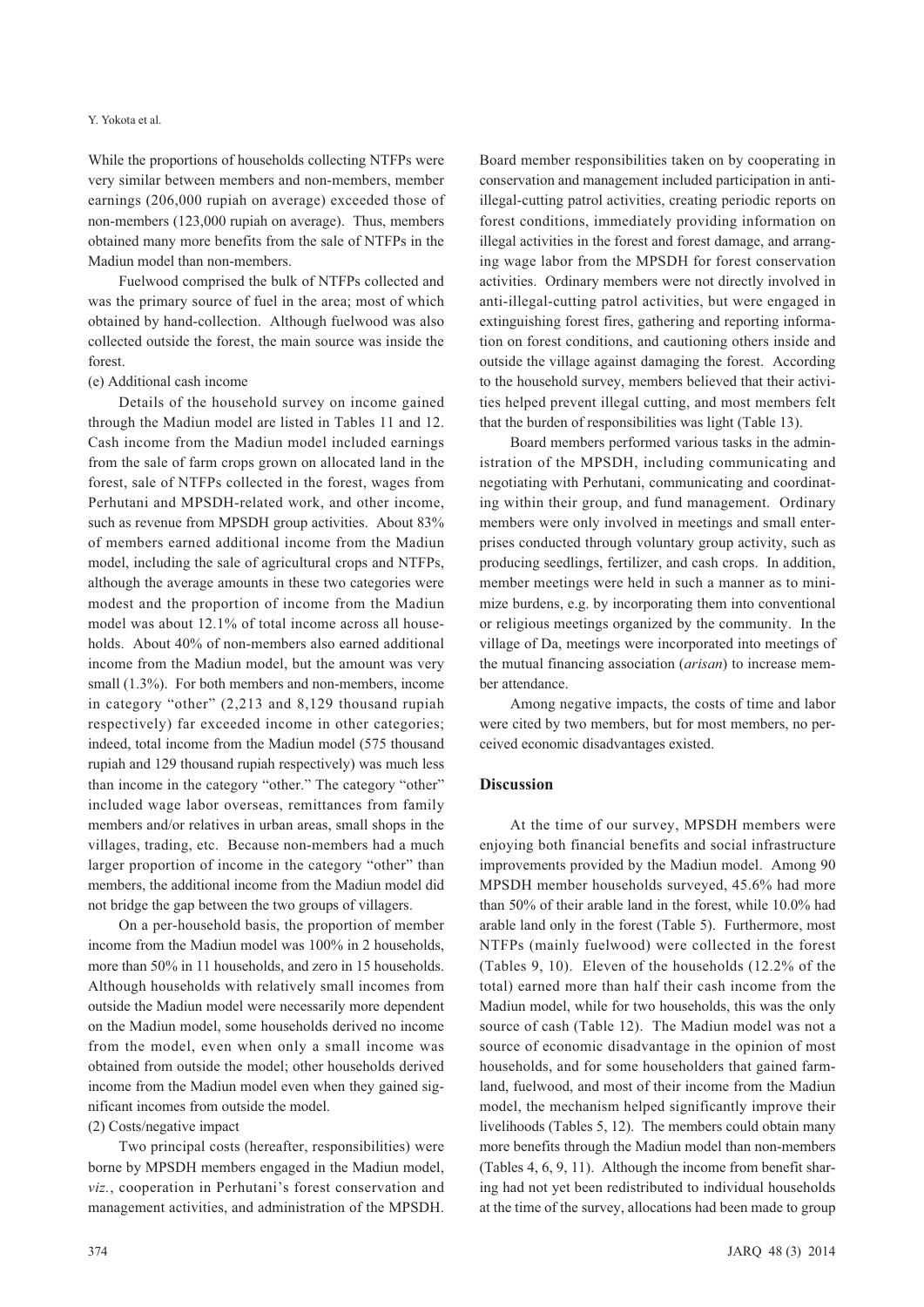| Income source                                                       |                       |                                  |                       |                         |                                      | Members of the MPSDH     |                              |                                 |                                               |                                  |
|---------------------------------------------------------------------|-----------------------|----------------------------------|-----------------------|-------------------------|--------------------------------------|--------------------------|------------------------------|---------------------------------|-----------------------------------------------|----------------------------------|
|                                                                     |                       | Aggregate income                 |                       |                         | Income from outside the Madiun model |                          | Income from the Madiun model |                                 | Proportion of income from the<br>Madiun model |                                  |
|                                                                     | Households<br>earning | income across<br>Average         | Households<br>earning | Proportion<br>of house- | income across<br>Average             | Households               | Proportion<br>of house-      | income across<br>Average        | income from the<br>Proportion of              | income from the<br>Proportion of |
|                                                                     |                       |                                  |                       |                         |                                      | earning                  |                              |                                 |                                               |                                  |
|                                                                     | income                | all households                   | income                | holds with              | all households                       | income                   | holds with                   | all households                  | Madiun model                                  | Madiun model                     |
|                                                                     | (HH)                  | (90HH) (thou-                    | (HH)                  | income $(%)$            | (90HH) (thou-                        | (HH)                     | income $(%$                  | (90HH) (thou-                   | by category (%)                               | in total income                  |
|                                                                     |                       | sand of rupiah)                  |                       |                         | sand of rupiah)                      |                          |                              | sand of rupiah                  |                                               | $($ % $)$                        |
| Agricultural crops                                                  | 79                    | 1,070                            | 99                    | 73.3                    | 858                                  | 61                       | 67.8                         | 212                             | 19.8                                          | $\dot{4}$                        |
| From paddy fields                                                   | $\frac{36}{3}$        | 121                              | 36                    | 40.0                    | 721                                  |                          |                              |                                 |                                               |                                  |
| From other lots of land                                             |                       | 349                              |                       | 50.0                    | 138                                  | 2                        | 67.8                         | 212                             | 909                                           | 4.4                              |
| Livestock                                                           | $rac{5}{2}$           | 382                              | $45$<br>$32$          | 35.6                    | 382                                  |                          |                              |                                 |                                               |                                  |
| <b>NTFPs</b>                                                        | 29                    | 206                              | $\omega$              | 3.3                     |                                      | 26                       | 28.9                         | 203                             | 98.5                                          | $\frac{3}{4}$                    |
| Wages                                                               | 65                    | 875                              | $\infty$              | 66.7                    | 724                                  | 32                       | 35.6                         | 151                             | 17.3                                          | 3.2                              |
| Other                                                               | 51                    | 2.222                            | 47                    | 52.2                    | 213                                  | $\infty$                 | 8.9                          |                                 | 0.4                                           | 0.2                              |
| Totals                                                              | $\infty$              | 4,755                            | 88                    | 97.8                    | 4,180                                | 75                       | 83.3                         | 575                             | $\frac{121}{2}$                               | $\bar{\mathbb{S}}$               |
| Income source                                                       |                       |                                  |                       |                         |                                      | Non-members of the MPSDH |                              |                                 |                                               |                                  |
|                                                                     |                       | Aggregate income                 |                       |                         | Income from outside the Madiun model |                          | Income from the Madiun model |                                 | Proportion of income from the                 |                                  |
|                                                                     |                       |                                  |                       |                         |                                      |                          |                              |                                 | Madiun model                                  |                                  |
|                                                                     | Households            | Average                          | Households            | Proportion              | Average                              | Households               | Proportion                   | Average                         | Proportion of                                 | Proportion of                    |
|                                                                     | earning               | income across                    | earning               | of house-               | income across                        | earning                  | of house-                    | income across                   | income from the                               | income from the                  |
|                                                                     | income                | all households                   | income                | holds with              | all households                       | income                   | holds with                   | all households                  | Madiun model                                  | Madiun model                     |
|                                                                     | (HH)                  | sand of rupiah)<br>(20HH) (thou- | (HH)                  | income $(%$             | sand of rupiah)<br>(20HH) (thou-     | (HH)                     | income $(%$                  | (20HH) (thou-<br>sand of rupiah | by category (%)                               | in total income<br>$(\%)$        |
| Agricultural crops                                                  | $\overline{15}$       | 818                              | $\overline{1}$        | $70.0$                  | 800                                  | $\sim$                   | 10.0                         | $18\,$                          | 2.1                                           | 0.2                              |
| From paddy fields                                                   |                       | 681                              | $\overline{I}$        | 55.0                    | 681                                  | $\mathbf{I}$             |                              | ı                               |                                               |                                  |
| From other lots of land                                             |                       | 137                              | ë                     | 30.0                    | 119                                  | $\sim$                   | 0.0                          | 18                              | 12.8                                          | 0.2                              |
| Livestock                                                           |                       | 92                               | $\circ$               | 30.0                    | 92                                   | ٠                        |                              |                                 |                                               |                                  |
| <b>NTFPs</b>                                                        |                       | $\overline{23}$                  |                       | 5.0                     | $\overline{4}$                       | 5                        | 25.0                         | 83                              | 67.6                                          | 0.8                              |
| Wages                                                               | 5                     | 650                              | $\overline{4}$        | 70.0                    | 624                                  | r                        | 35.0                         | $\frac{26}{2}$                  | 3.9                                           | 0.3                              |
| Other                                                               | 13                    | 8,132                            | $\overline{12}$       | 60.0                    | 8,129                                |                          | 5.0                          | $\epsilon$                      | 0.0                                           | 0.0                              |
| Totals                                                              | $\overline{c}$        | 9,815                            | $\overline{c}$        | 100.0                   | 9,686                                | $^{\circ}$               | 40.0                         | 129                             | 1.3                                           | 1.3                              |
| Source: Household survey (members: $n = 90$ , non-members: $n = 20$ |                       |                                  |                       |                         |                                      |                          |                              |                                 |                                               |                                  |

Table 11. Cash incomes (gross) of MPSDH members and non-members **Table 11. Cash incomes (gross) of MPSDH members and non-members**

Source. Trousemous an vey (includers,  $n = 90$ , non-nitembers,  $n = 20$ )<br>Data are for the period between August 2003 and July 2004.<br>Income data were calculated based on information on unit prices and amounts collected in th Source: Household survey (members:  $n = 90$ , non-members:  $n = 20$ ) Data are for the period between August 2003 and July 2004.

Income data were calculated based on information on unit prices and amounts collected in the household survey.

Contributions of Company-Community Partnerships to Participants' Livelihoods in Java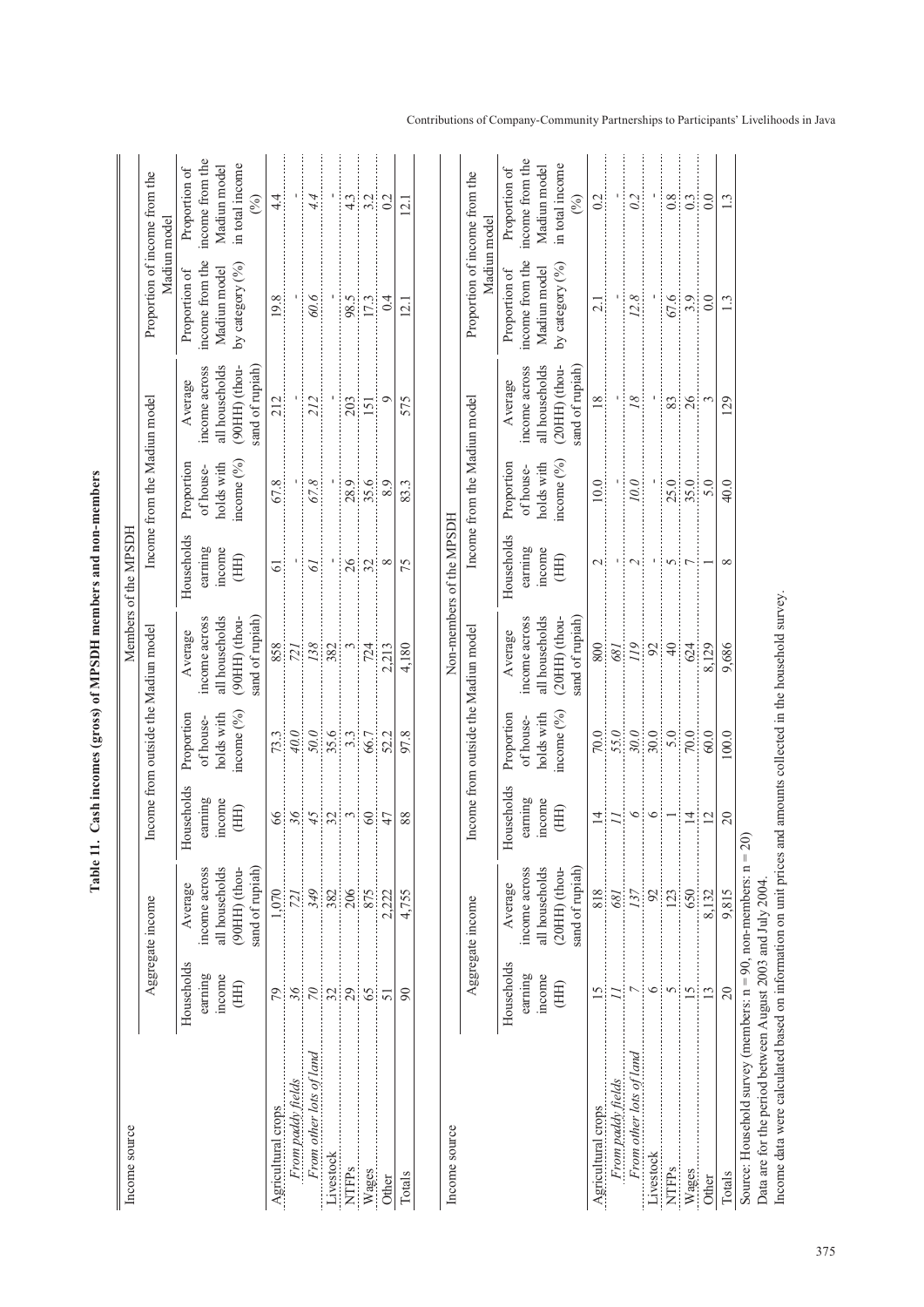| Income from                                               | Number                        | Average                                                                            | Income from the Madium model         |                                                           |                                                   | Proportion of income from the Madiun model |                    |                          |                          |                 |                          |                                    |
|-----------------------------------------------------------|-------------------------------|------------------------------------------------------------------------------------|--------------------------------------|-----------------------------------------------------------|---------------------------------------------------|--------------------------------------------|--------------------|--------------------------|--------------------------|-----------------|--------------------------|------------------------------------|
| outside the<br>Madiun<br>model<br>(thousand of<br>rupiah) | of<br>house-<br>holds<br>(HH) | income<br>from out-<br>side the<br>Madiun<br>model<br>(thou-<br>sand of<br>rupiah) | Households<br>with<br>income<br>(HH) | Proportion<br>of house-<br>holds with<br>income<br>$(\%)$ | Average<br>income<br>(thou-<br>sand of<br>rupiah) | $0\%$<br>(HH)                              | $0 - 25\%$<br>(HH) | $25 - 50\%$<br>(HH)      | $50 - 75\%$<br>(HH)      | 75-100%<br>(HH) | $100\%$<br>(HH)          | Average<br>propor-<br>tion $(\% )$ |
| $0 - 625$                                                 | 22                            | 375                                                                                | 19                                   | 86.4                                                      | 579                                               | 3                                          | 6                  | 5                        | 2                        | 4               | 2                        | 43.1                               |
| $625 - 1,250$                                             | 16                            | 903                                                                                | 14                                   | 87.5                                                      | 207                                               | 2                                          | 10                 | 3                        |                          |                 |                          | 15.8                               |
| 1,250-2,500                                               | 12                            | 1,868                                                                              | 8                                    | 66.7                                                      | 647                                               | 4                                          | 4                  | 2                        | 2                        |                 |                          | 17.9                               |
| 2,500-5,000                                               | 20                            | 3,475                                                                              | 19                                   | 95.0                                                      | 416                                               |                                            | 16                 | 3                        | $\overline{\phantom{a}}$ |                 | $\overline{\phantom{a}}$ | 10.0                               |
| 5,000-10,000                                              | 9                             | 6,916                                                                              | 6                                    | 66.7                                                      | 697                                               | 3                                          | 5                  |                          | $\overline{\phantom{0}}$ |                 |                          | 7.1                                |
| $10,000 -$                                                | 11                            | 18,122                                                                             | 9                                    | 81.8                                                      | 1,210                                             | 2                                          | 9                  | $\overline{\phantom{0}}$ |                          |                 |                          | 5.0                                |
| Total                                                     | 90                            | 4,180                                                                              | 75                                   | 83.3                                                      | 575                                               | 15                                         | 50                 | 14                       | 5                        | 4               | 2                        | 19.3                               |

**Table 12. Proportion of cash income from the Madiun model by income from outside the Madiun model (MPSDH members)**

Source: Household survey  $(n = 90)$ 

Data are for the period between August 2003 and July 2004.

|  | Table 13. Burden of forest protection borne by MPSDH members |  |  |
|--|--------------------------------------------------------------|--|--|
|  |                                                              |  |  |

| <b>Burden</b>                       | Large burden       |                              | Small burden       |                              | No burden          |                              |  |
|-------------------------------------|--------------------|------------------------------|--------------------|------------------------------|--------------------|------------------------------|--|
|                                     | Households<br>(HH) | Proportion<br>$\binom{0}{0}$ | Households<br>(HH) | Proportion<br>$\binom{0}{0}$ | Households<br>(HH) | Proportion<br>$\binom{0}{0}$ |  |
| Forest protection activities        |                    | 18.9                         |                    |                              |                    | 74.4                         |  |
| Issuing warnings to illegal loggers |                    | 2.2                          | 4                  | 4.4                          | 84                 | 93.3                         |  |

Source: Household survey  $(n = 90)$ 

Data indicate statuses at interview in the period between August 2004 and January 2005.

activities and funds for improving local infrastructure.

Limitations existed on the extent to which the model improved livelihoods. In *Tumpang Sari* farmland, for example, observable constraints, including those imposed by reduced sunlight exposure after teak crown closure, inconsistency in *Tumpang Sari* opportunities, limitations in the extent of the land provided (Fig. 4), and infertility of allocated land were noted. The benefits derivable from the land available for intercropping under planted trees were similarly limited by decreased sunlight and inadequate soil fertility. Both the benefit-sharing scheme and opportunities for wage labor within the Madiun model suffered from a lack of continuity and availability (Table 7, Fig. 5). Moreover, the additional income from the Madiun model was modest and did not bridge the gap between the incomes of members and non-members (Table 11). As we have indicated, the benefits derivable from the Madiun model were negatively influenced by issues of quality, quantity, and continuity, as previously pointed out by Maryudi & Krott (2012) and Fujiwara et al. (2012). Thus, within the current configuration, it is not possible for all members of the

MPSDH to depend solely on the Madiun model for their livelihoods. Some must seek means other than those provided by the model to sustain their livelihoods. Moreover, the opportunities for obtaining farmland in the forest or cash income via the Madiun model were not significantly weighted toward small-scale or impoverished farmers (Tables 5, 12). However, unlike the circumstances described by Shiga et al. (2012), we found that the restrictions on opportunities were not a consequence of the monopolization of information and profits by board members, but resulted merely from an effort to provide equal opportunity, and avoid burdening members unable to afford to engage in activities in the forest. At our study site, the MPSDH supporting system strove to prevent such inequalities.

Major causes of limitations on the benefit of the Madiun model on the livelihoods of villagers engaged in the enterprise included the age composition of the forest sector in the environs of each village and long-term teak forest management, both of which were responsible for inconsistencies in the provision of benefits at the village level. Measures to deal with the issues would entail changes in